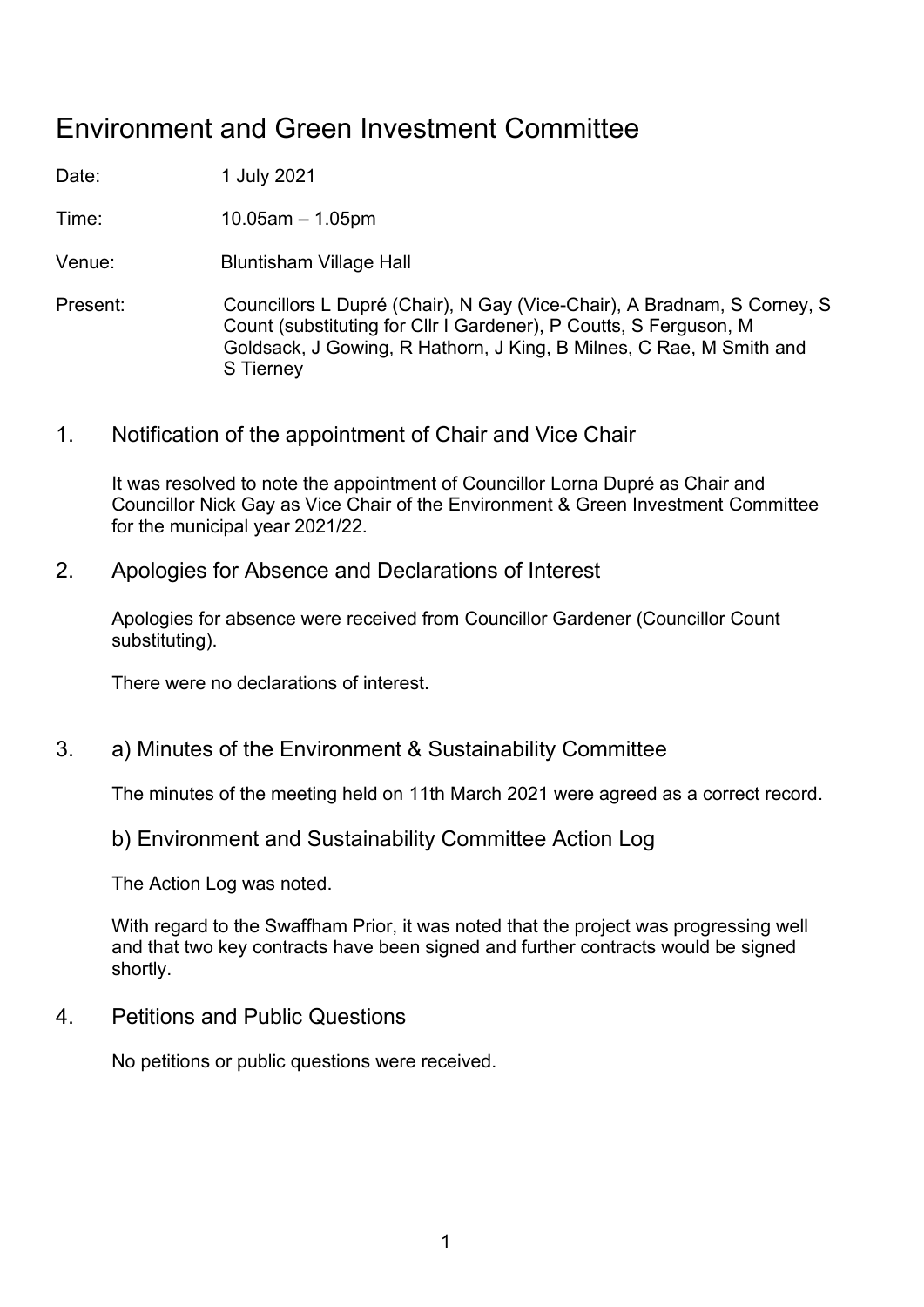### 5. Cambridgeshire and Peterborough Minerals and Waste Local Plan document (Version for Adoption)

The Committee considered a report on the proposed adoption of the Cambridgeshire and Peterborough Minerals and Waste Local Plan. The review of the Plan had commenced in 2017 in line with the Council's adopted local development scheme timetable. Following public consultation at several points in the Plan preparation process over the last few years, including an Examination in Public in September 2020, the Council needed to decide whether to adopt the Minerals and Waste Local Plan as part of its major policy framework. Subject to this agreement, and similar agreement being provided by Peterborough City Council at their Cabinet and Council meetings, adoption of the Plan would give the Council a robust and up to date policy document for making decisions on Minerals and Waste planning matters and directing minerals and waste operations to the most appropriate and sustainable locations. The Plan would also provide certainty and clarity for minerals and waste operators across Cambridgeshire.

It was noted that the Inspector's comments were binding, meaning that the Council could not be selective in the modifications it accepted. Each Council had to accept them all if the two councils wish to adopt the Minerals and Waste Local Plan, or, reject them all, and, therefore not adopt the Minerals and Waste Local Plan. One Council could not adopt the Plan if the other did not. In the event that the Plan was not adopted, the process to prepare a new Plan would need to re-commence following the same cycle of extensive data collection. If adopted, the linked Policies Map would also need updating: this covered the relevant city or district Local Plan and any Neighbourhood Plans falling in its area. Adoption was therefore not sought for the Policies Map as a static document, because it would be a live document subject to change.

It was noted that there was a six-week timescale post adoption whereby an aggrieved party could legally challenge the adoption of the Minerals and Waste Local Plan. Should this occur, officers would notify Members. Given the amount of engagement and communications, including the involvement of both local communities and the minerals and waste industry in the process (including the Examination in Public), it was envisaged that the risk of challenge was low. Additionally, the Inspector was satisfied that the Council had undertaken appropriate, and legally required, consultation throughout this process, which was referenced in his report, and he had noted the evidence demonstrated close working with neighbouring minerals and waste planning authorities, that effective relationships had been maintained with all the bodies listed in the relevant legislation; and acknowledged that many of the presubmission changes brought forward resulted from consultation with relevant parties to address their concerns in a constructive and active manner.

It was noted that the Plan had been informed by the Council's climate change aspirations and was well placed to deliver on the green agenda, with such schemes as landscape scale restoration proposals such as the complementary habitat for the Ouse Washes (including flood storage opportunities) proposed at Block Fen/Langwood Fen.

Looking ahead, the Council had to legally review the Plan within five years of adoption. Options for the timing and content of such a review would be subject to future reports to this **Committee**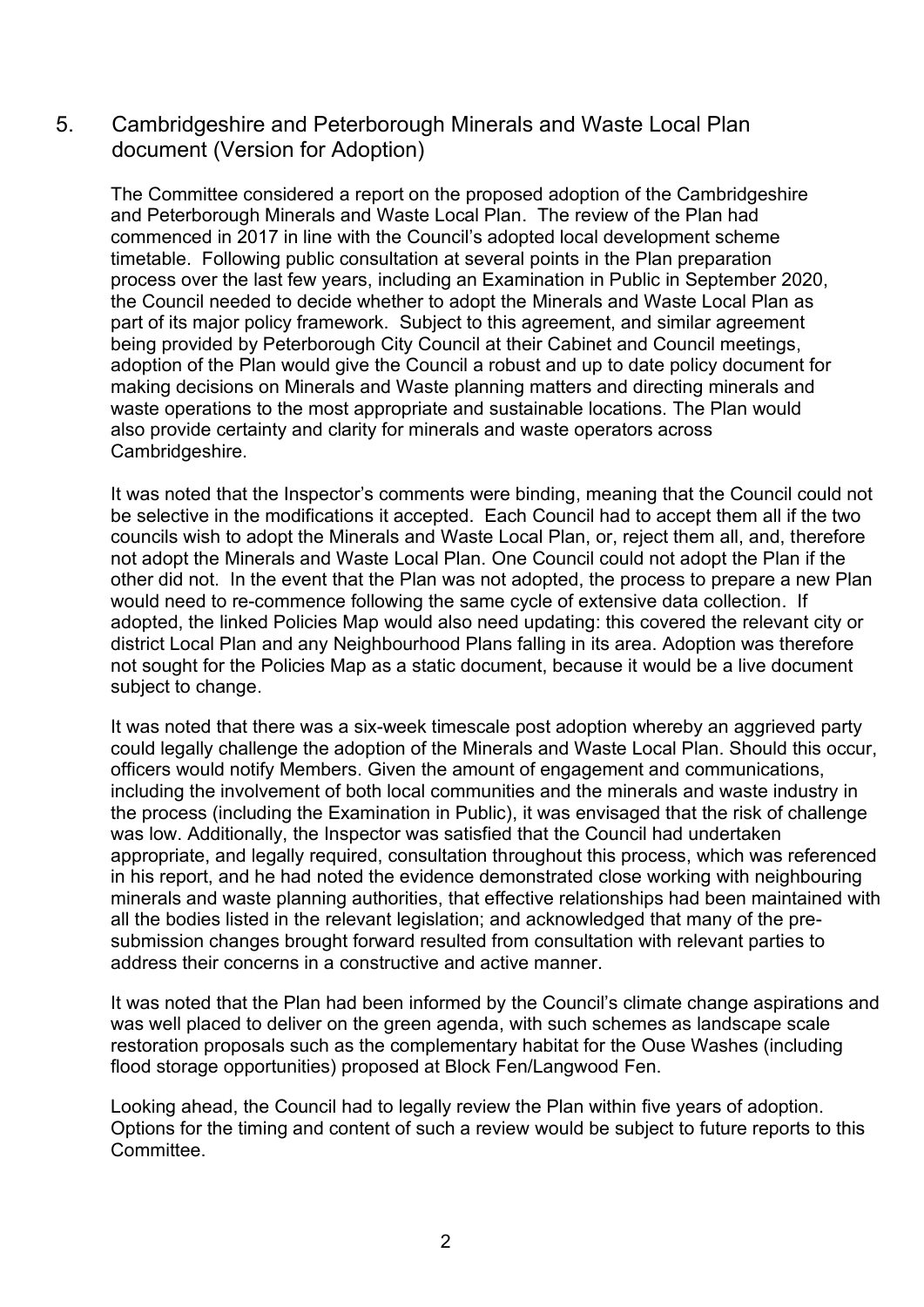Arising from the report:

- A number of Members thanked officers for the comprehensive report;
- A Member was pleased to note that with reference to the benefits of co-location of waste management sites, the report specified that such benefits would need to be considered on a case-by-case basis, and the policy should not be read as a blanket approval for further waste management extensions or new sites or facilities, on the basis that a waste site already existed in the area;
- A number of Members were pleased to note the provision to protect deep peat.

It was resolved unanimously to:

a) note the conclusions of the independent Inspector who was appointed to examine the submitted Cambridgeshire and Peterborough Minerals and Waste Local Plan.

b) recommend to Full Council the adoption of the Cambridgeshire and Peterborough Minerals and Waste Local Plan, incorporating modifications as recommended by the Inspector ('Main Modifications') and other minor editorial modifications ('Additional Modifications'), as attached at Appendix B, subject to recommendation (f).

c) note that should Full Council adopt the Minerals and Waste Local Plan, the following council documents are revoked and must not be used for decision making:

- Minerals and Waste Core Strategy (2011); and
- Minerals and Waste Site Specific Proposals (2012).

d) subject to recommendation b), recommends that Full Council endorses that the Cambridgeshire 'Policies Map' be updated in accordance with the draft maps as published during the examination of the Minerals and Waste Local Plan, as included at Appendix D;

e) agree to revoke the following two Supplementary Planning Documents (SPDs) for decision making purposes in the Cambridgeshire area, but only if Full Council does adopt the new Plan under Recommendation b), and with such revocation only taking effect from the same date that the new Plan is adopted:

- Location and Design of Waste Management Facilities SPD (2011); and
- Block Fen / Langwood Fen Master Plan SPD (2011).

f) recommend to Full Council that recommendation b) only comes into effect if Peterborough City Council has already agreed to adopt the Plan; or, if that agreement is not yet achieved by Peterborough City Council, recommendation b) comes into effect from the date that Peterborough City Council does agree to adopt the Plan. If Peterborough City Council agree not to adopt the Plan, then recommendations b) to e) become null and void;

g) delegate to the Business Manager, County Planning, Minerals and Waste and / or Assistant Director, Planning, Growth and Environment, in consultation with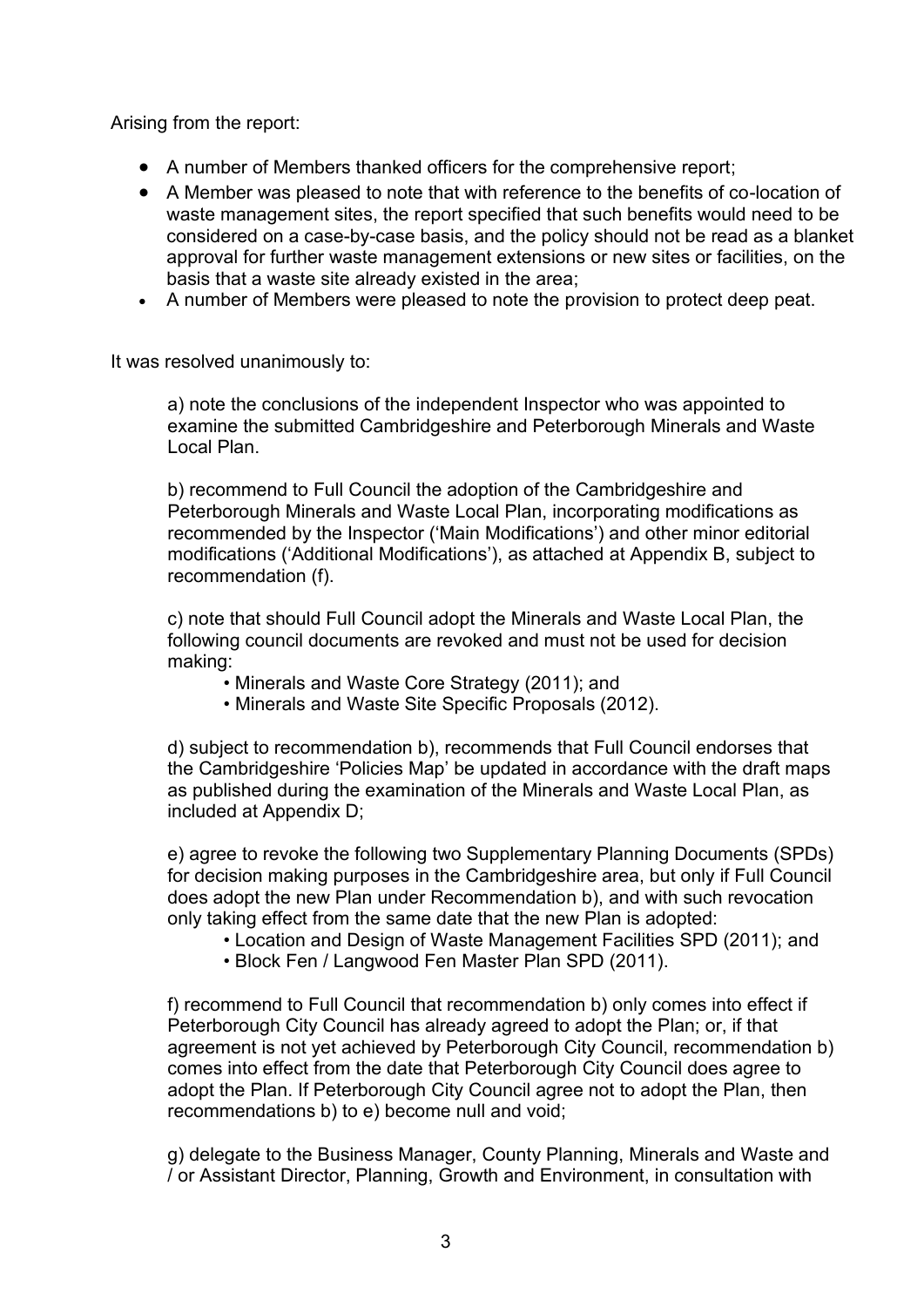colleagues at Peterborough City Council, to make any minor presentational or typographical errors to the documents referred in this item, prior to their publication.

### 6. Investment Decision, St Ives Park and Ride Smart Energy Grid

The Committee considered a report seeking approval for the investment case for the St Ives Park and Ride Smart Energy Grid project, and approval to enter into a Funding Agreement for a grant.

The background to the project was explained, including:

- The problems with small and medium sized energy generation schemes in terms of paying upgrade costs which are high to connect to the distribution network run by UK Power Networks (UKPN);
- The business model developed is to generate and supply renewable electricity directly to local businesses via a private wire to avoid the grid upgrade costs;
- The background to the project in terms of Committee approvals and grant applications, and the conditions on those grants;
- The logistical difficulties currently being experienced by the project in terms of supply chain issues, mainly as a result of the pandemic, including purchasing steel, and the small windows for decision making due to price volatility of key materials;
- The total capital cost of the project was just over £4m, and the grant funding potentially available is 50% of this. However, a "gap funding" calculation that takes account of future net income produced by the project will reduce the figure we can claim. The business case currently includes estimated grant funding of approximately £1.6m. Discussions with MHCLG are continuing to see if any improvement could be made on this;
- That the Net Present Value (NPV) of the project was currently around zero, if Carbon is excluded from the calculations, but was £0.8m if Carbon was included.

The Committee noted comments in support of the project from Local Member Councillor Kevin Reynolds.

Arising from the report:

- Members noted the prohibitive costs of connecting to the Grid for small and medium sized projects in areas, the merits of the 'private wire' approach, and the related issues around battery storage for surplus energy generated;
- Members noted that in terms of the 'Carbon included' projections, the government valued carbon based on what the cost to the country would be of removing carbon in future years. This cost has been increasing sharply and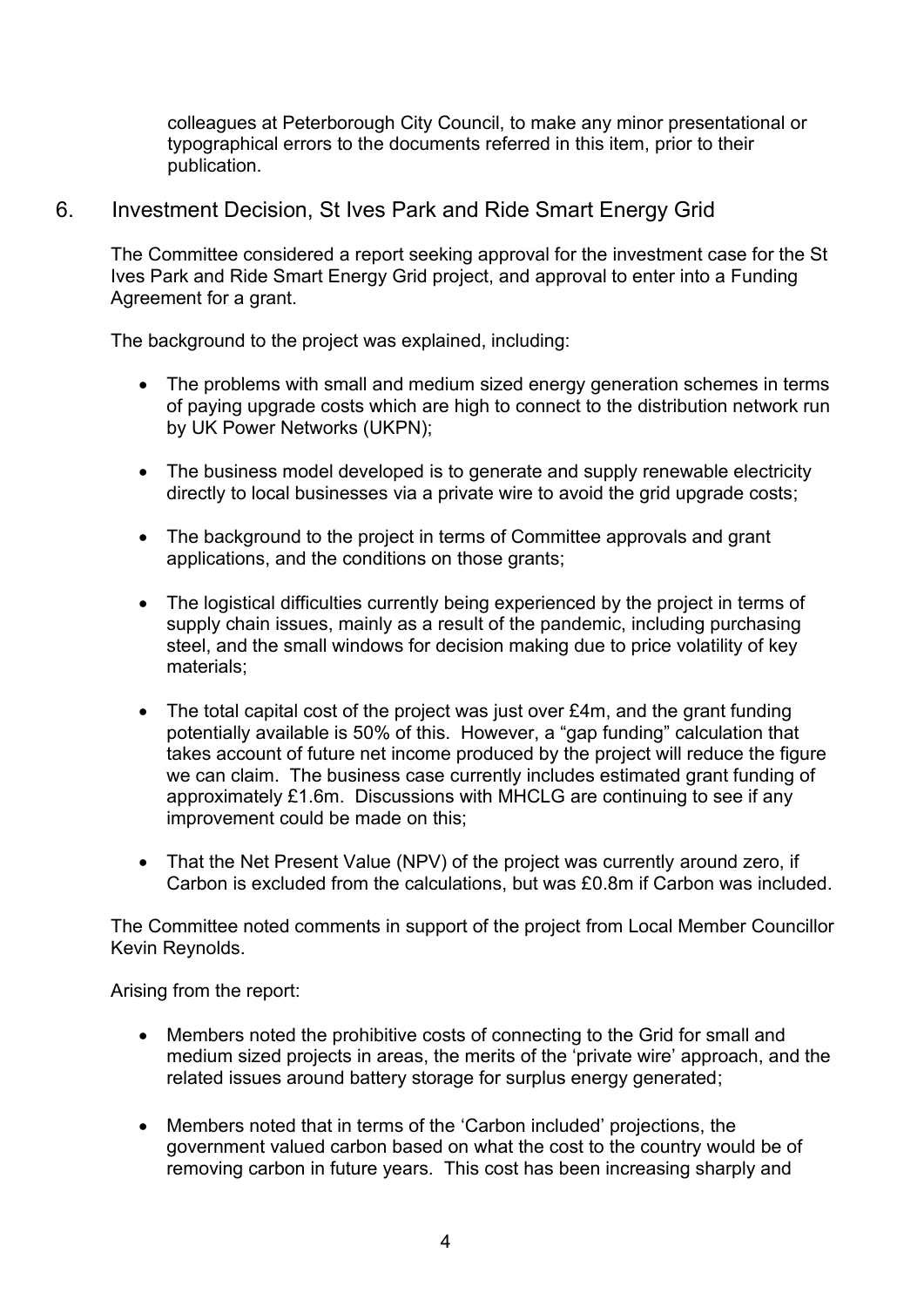would continue to do so over the next 20 years, so whilst the project would not result in a cash saving for the Council, there were wider benefits. It was noted that future price of carbon would be heavily dependent on decisions by the government, such as Carbon Credits, and that a report would be considered by the Committee at a future meeting on the potential for local carbon trading schemes;

• In response to a Member query, it was confirmed that the business case did not include embedded carbon costs e.g. the costs of transporting solar panels from other countries.

Councillor Count congratulated the team for all the hard work that had gone into both the report and the project, and expressed strong support for the proposal. He pointed out that the previous administration had put forward an amendment in the Business Plan for £16M to support environmental measures. He outlined the considerable investment in schools and other schemes, but observed that all of the "low hanging fruit" in terms of energy schemes were now in the pipeline. Whilst supportive of the project, he commented that it was unusual to have an open-ended arrangement. For that reason, he was proposing an amendment to the report recommendations to cap the maximum delegation to 5%, and to require an additional Committee meeting to take place if the figures changed substantially:

*(addition to Recommendation (d) (in bold text) plus additional recommendations (e) and (f)):*

"(d) delegate the following decisions to the Executive Director of Place and Economy and Director of Resources, in consultation with the Chair and Vice-Chair of Environment & Green Investment Committee and in accordance with the approved investment case for the Project, **subject to a maximum delegation of 5% decrease in overall financial outturn:**

i) to sign the Power Purchase Agreements with Customers; and

ii) issue a Notice to Proceed (NTP) to Bouygues based on best available final costs

(e) Should the 5% limit in (d) above be exceeded; to call an emergency committee meeting to debate final approvals

(f) Subject to the approval of all of the above: Approach the next meeting of the Strategy & Resources Committee with an application for the shortfall in funding, the amount as set out in the confidential papers."

Councillor Count's amendment was seconded by Councillor Smith.

Councillor Dupré proposed the following amendment to Councillor Count's amendment.

"(d) delegate the following decisions to the Executive Director of Place and Economy and Director of Resources, in consultation with the Chair and Vice-Chair of Environment & Green Investment Committee and in accordance with the approved investment case for the Project, **subject to the project continuing to demonstrate an acceptable net present value:**

i) to sign the Power Purchase Agreements with Customers; and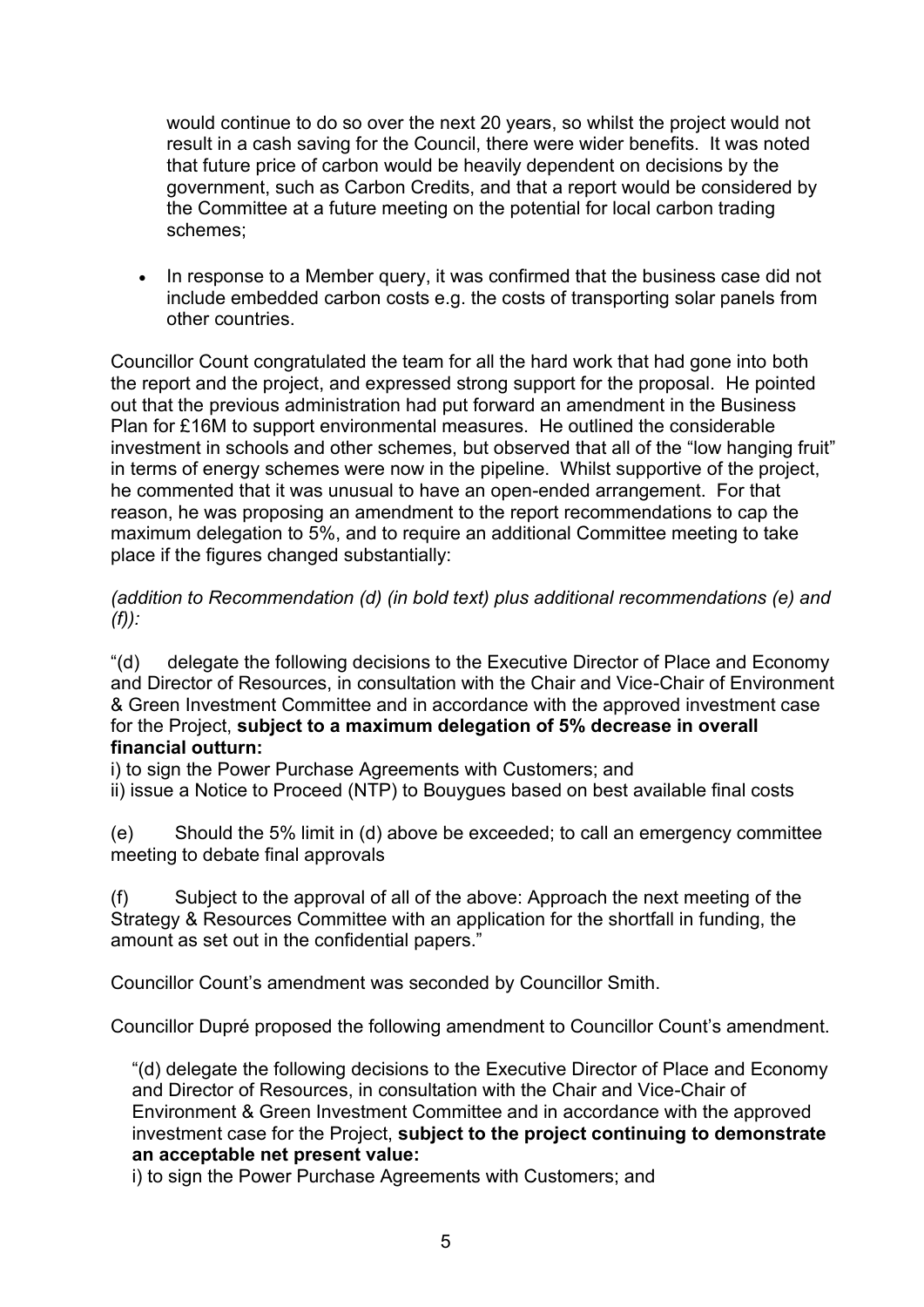ii) issue a Notice to Proceed (NTP) to Bouygues based on best available final costs."

And deletion of additional recommendations (e) and (f).

Councillor Dupré's amendment was seconded by Councillor Bradnam.

Speaking to her amendment, Councillor Dupré commented that Councillor Count's amendment did not give the Council or officers sufficient flexibility, against a climate of increased volatility of costs and economic uncertainty. Additionally, holding an emergency meeting was unrealistic when officers had advised that materials prices were only being held for a maximum period of one week, so recommendation (e) was not viable, especially as it was particularly difficult to call emergency Committee meetings when the Council was without its own meeting room facilities, and the uncertainty of ongoing Covid-19 measures. She felt that recommendation (f) should be deleted as this would be done automatically.

A number of Members expressed concern that the reference in Councillor Dupré's amendment to "acceptable Net Present Value" was vague and not widely understood, and that there was a danger that decisions would be made behind closed doors without the opportunity for public scrutiny. They argued that Councillor Count's amendment had been clear that any variance of greater than 5% would need to be considered by the Committee. It was pointed out that the proposed 5% was based on an overall net outturn, and that £2M of the total £4M estimated cost was already sunk. Of the £2M left to be spent, the proportion of variable costs for items such as materials was relatively low, so 5% was in practice a generous margin, effectively representing a much more substantial increase in those costs. With regard to the additional recommendation (f) in the original amendment, it was suggested that whilst this may be a "tidying up exercise", it was common practice within the Council to capture those decisions in the recommendations.

A Member observed that Councillor Count's amendment could fundamentally impact on the Council's commitment to the project, and asked what would happen in practice in that event. It was noted that the decision would need to be taken by an emergency meeting of the Committee, and it was observed that arranging meetings at short notice was particularly problematic currently, with virtual meetings no longer being an option, and the Council relying on the availability and suitability of external venues. A number of Members commented that Councillor Count's amendment, particularly the arbitrary 5% cap, could put the project in jeopardy.

Some Members commented that Councillor Count's amendment was effectively providing checks and balances to ensure that the project stayed on track financially, whilst still providing a good degree of flexibility. It was noted that the market for the materials required was currently very volatile, and this was exacerbated by tight deadlines for applications for government funding.

A number of Members commented that given the Council's commitment to addressing Climate Change, coupled with increasing costs, it was vital that this project was progressed, and it would instrumental in enabling future projects to come forward.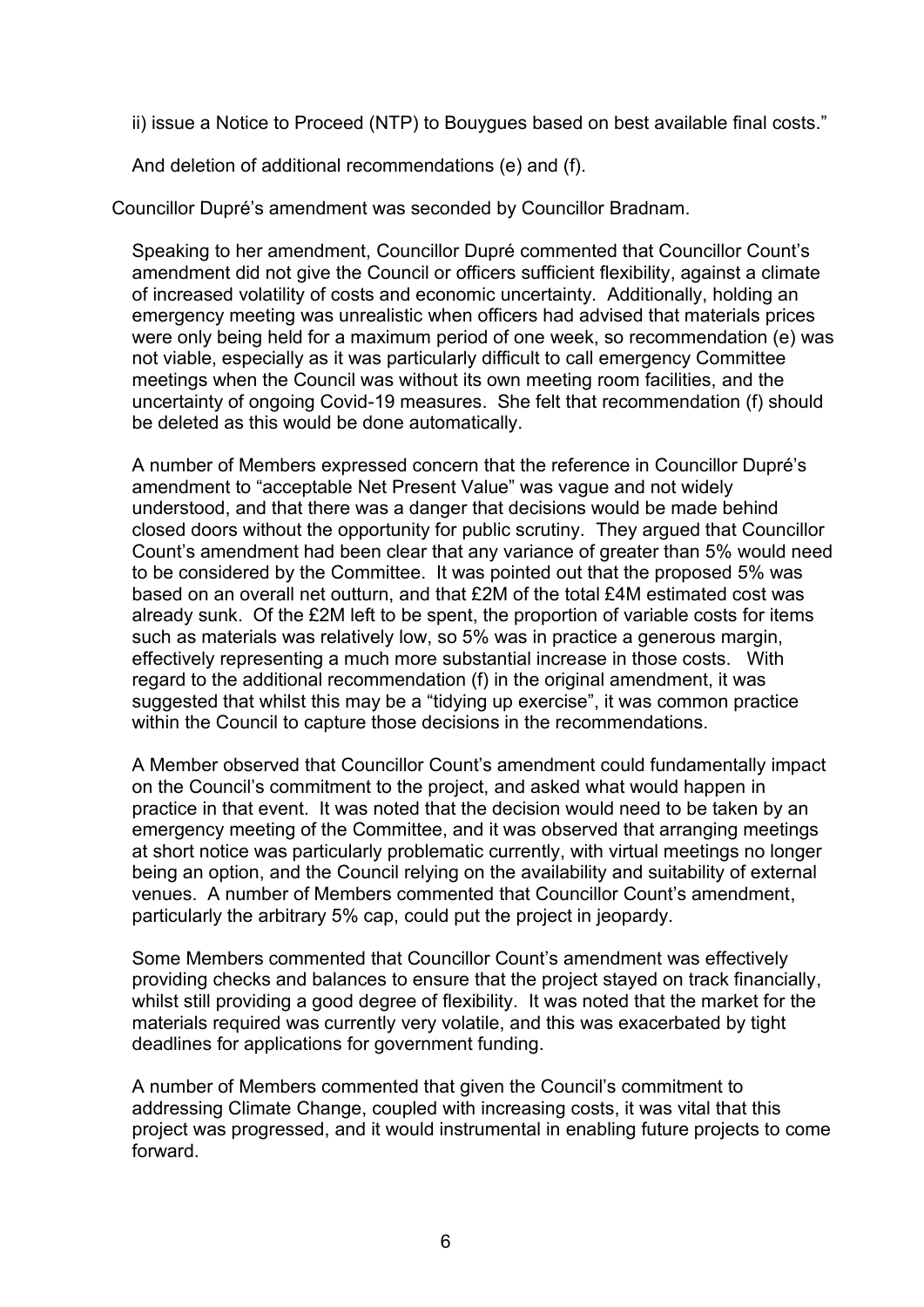There was a request for a recorded vote on Councillor Dupré's amendment (See appendix 1). The amendment was carried.

Councillor Count commented that this was a vital project and his amendment did not seek to stop or delay it, but avoid an "open chequebook" approach. He continued to support the project and would support Councillor Dupré's amendment

It was resolved unanimously to:

a) note the background and progress with the project;

b) approve the investment case for the St Ives Park and Ride Smart Energy Grid project as set out in section 2.3 of the report; and

c) approve entering into a Funding Agreement with the European Regional Development Fund Managing Agent, Ministry for Housing, Communities and Local Government (MHCLG) for up to £2,006,873 grant for the St. Ives Smart Energy Grid Project;

d) delegate the following decisions to the Executive Director of Place and Economy and Director of Resources, in consultation with the Chair and Vice-Chair of Environment & Green Investment Committee and in accordance with the approved investment case for the Project, subject to the project continuing to demonstrate an acceptable net present value:

i) to sign the Power Purchase Agreements with Customers; and ii) issue a Notice to Proceed (NTP) to Bouygues based on best available final costs

*With the Committee's agreement, the Chairman agreed to bring forward the "Climate Change and Environment Strategy and the Environment Fund" as the next item.*

### 8. Climate Change and Environment Strategy and the Environment Fund

The Committee considered a report detailing the proposed strategy to move forward the Net Zero targe for the Council and align spending and investment decisions to deliver Net Zero and Doubling Nature, as set out in the Joint Administration Agreement.

Introducing the report, officers reminded Members that the Council had declared a Climate Change emergency in 2019, based on the evidence from Cambridge researchers who had assessed Cambridgeshire's carbon footprint and on work undertaken in-house on the Council's carbon footprint. The Climate Change and Environment Strategy had been developed to address these issues, and the actions taken to date were noted e.g. removing fossil fuel boilers and improving resilience to climate change such as flooding.

There had been some significant changes in legislation and policy since that time, including an Independent Commission for Climate Change that had reported to the Combined Authority Board. Members noted that the Cambridgeshire and Peterborough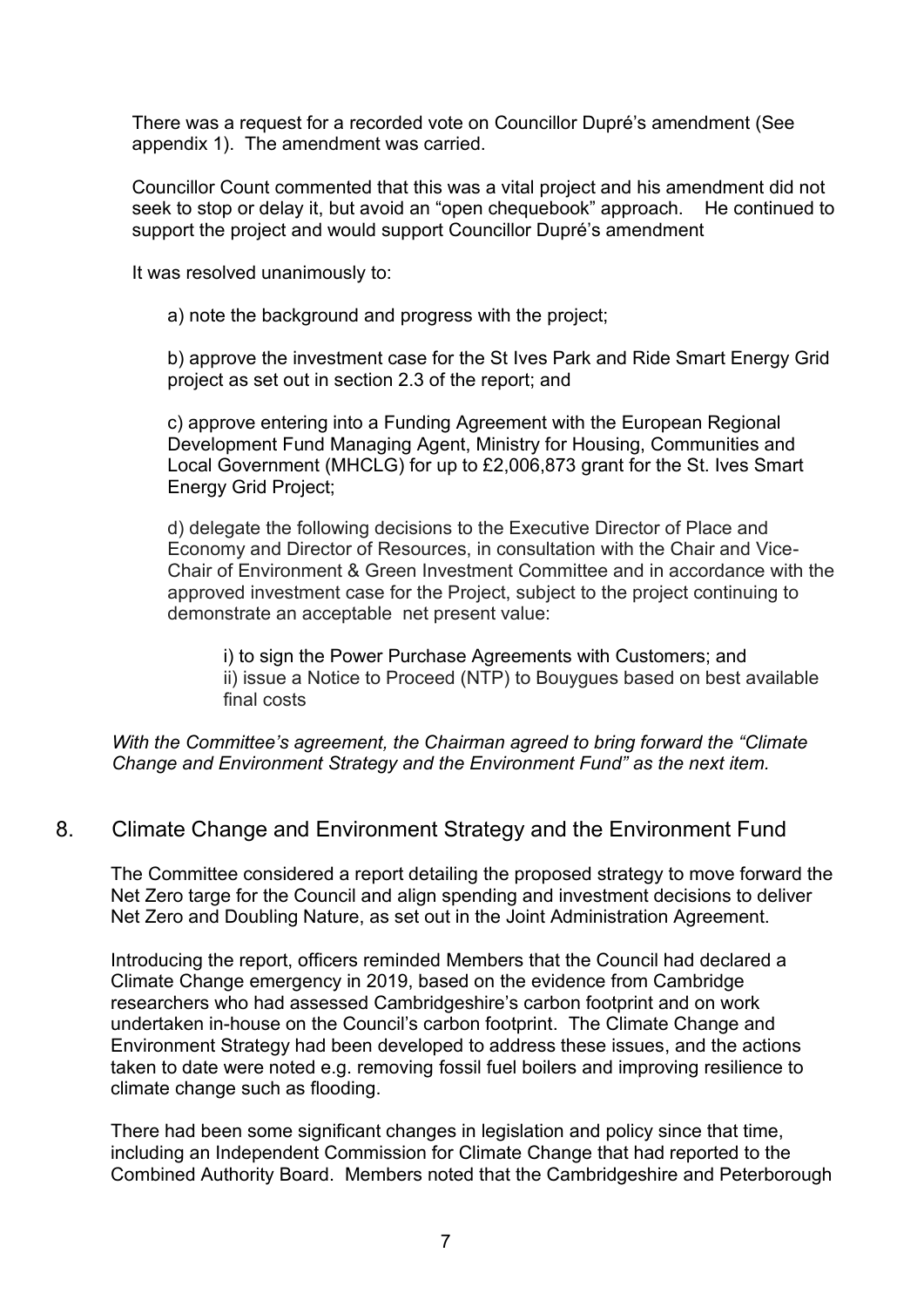Independent Commission for Climate Change had identified that for the region per capita emissions were 25% higher on average and this needed to be addressed. The report outlined the targets that had been set, mostly focusing on carbon reduction measures and adaptations, how the Council was engaging with communities and businesses on the Climate Change agenda, and gave a snapshot of how some of the £16M Environment Fund had been spent.

Whilst the Strategy had been in place for a year, it needed to be updating to reflect changes in legislation and policy. Another key consideration going froward was how the process would be resourced.

A Member welcomed the report, but asked what exactly the wording of recommendation (b) *"to bring forward the net zero target towards 2030"* meant in practice. Officers explained that there were a number of Climate Change and Environment targets and commitments that had been made by the County Council, including a broad, Cambridgeshire-wide target to be net zero carbon by 2050, in collaboration with businesses and communities; a target to reduce the Council's "scope 3" emissions to 50.4% of 2018 levels by 2030 through the Council's procurement, and a target for a 50% reduction by 2023 on the Council's scope 1 and 2 emissions. A pledge in the strategy also included that all Council buildings and transport to be fossil fuel free by 2025. In relation to the first of those commitments, to make Cambridgeshire net zero carbon by 2050, there were already discussions taking place about how that target could be brought forward i.e. be achieved at an earlier date. However, any such change to the target needed to consider the available evidence and be science based. The Member asked if that included the target to reduce "Scope 3" emissions by 2030, i.e. reduce emissions to zero rather than by 50.4% of the 2018 levels. Officers advised that it would be challenging to achieve.

The Member suggested that the recommendation as it was currently written, to "bring forward the net-zero target towards 2030" was not sufficiently ambitious, and he suggested that it be reworded to build on the previous administration's ambitious achievements and targets in this area. Officers commented that there was a need to review the evidence and Government's new accounting methodology which now also included emissions from peatland. This would result in changes to the work produced by CUSPE in early 2019. The implications need to be understood, especially in relation to the Council's landholdings, and the support provided for business and communities.

There was a question on the environmental credentials of the new Alconbury Weald site, specifically the building specification, transport, etc. It was noted that there had been an excellent presentation to Member recently on this issue, and it was agreed to share this information. Action required.

A Member observed that there was a wide range of bodies and projects working on environmental issues, especially in the fens, and asked if the Review would explore how these fitted together. Officers confirmed that alignment across all organisations was crucial, in addition to supporting businesses and communities. One of the main recommendations from the CUSPE project was that unless all parties and policies aligned, it would be much more difficult to achieve the desired position.

Councillor Count proposed an amendment to recommendation (b):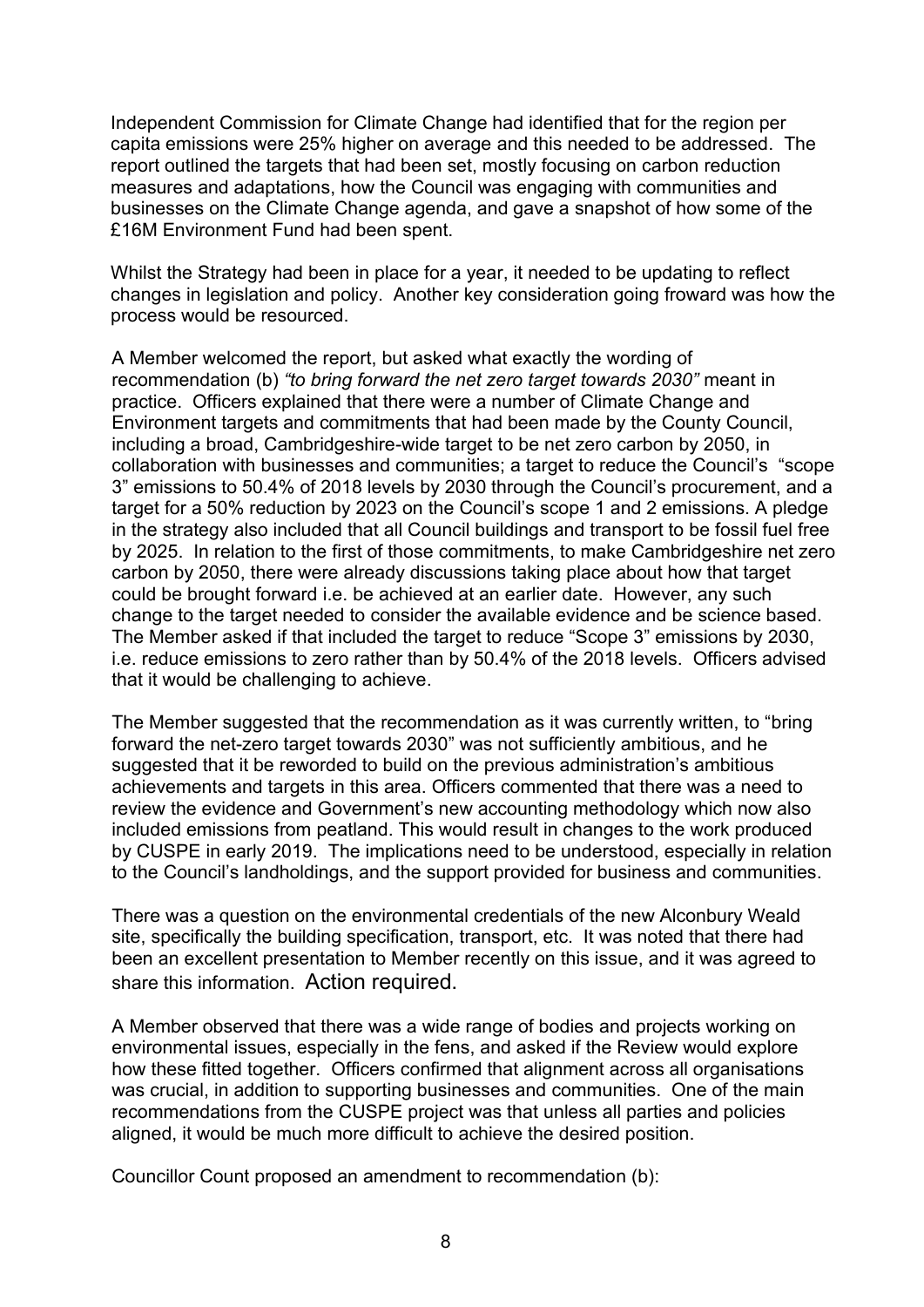Approve a review of the Climate Change and Environment Strategy to bring forward **define** the net-zero target towards **achievable by** 2030 and alignment of key resources by December 2021, as set out in paragraph 4.2 of the report

Councillor Count's amendment was seconded by Councillor Smith. Councillor Count commented that it was unclear what "bring forward to 2030" in the original recommendation meant. He added that the Scope 3 element, requiring providers to be net zero by 2030, would inevitably have significant cost implications, and that needed to be understood.

The Chair commented that she was not comfortable with the amendment which was simply setting a target date, adding that the Council needed to be more ambitious, and move every target as far forward as possible. A number of Members spoke in support of these comments, noting that it was an ambitious review to determine what was achievable on the basis of evidence, recognising the global climate emergency was an extremely serious situation, and every effort should be mad to reduce carbon emissions, especially from fossil fuels. One Member commented that Councillor Count's amendment sought to quantify the Council's ambitions with regard to Climate Change and the environment in clear and understandable terms.

There was a request for a recorded vote on Councillor Count's amendment (See appendix 1). The amendment fell.

One Member commented that he had different views on environmental issues to most of the Committee. He was concerned that whilst the environmental objectives were clearly desirable, there would be widespread discontent and opposition from the public when the impact of the changes required hit home on the poorest sector of society, who could not afford it. He was concerned as this would have a huge impact on the people the Council served, and this needed to be mitigated going forward. In response, one Member highlighted that those who could least afford it would suffer the worst impacts of Climate Change, and the cost of decarbonisation escalated the longer it was left.

It was resolved, by a majority, to:

a) Note the Council's progress delivering the May 2020 approved Climate Change and Environment Strategy

b) Approve a review of the Climate Change and Environment Strategy to bring forward the net-zero target towards 2030 and alignment of key resources by December 2021, as set out in paragraph 4.2 of the report;

c) Approve the development of a 'Routemap to Net-Zero and Doubling Nature' Programme including a medium-term resourcing strategy by March 2022.

### 7. Low Carbon Lifecycle Heating Replacements at Maintained Schools

Members received a report proposing a new finance mechanism for decarbonising heating in the Council's maintained schools to reduce the Council's carbon footprint. This report set out a number of potential funding sources, which included both grant and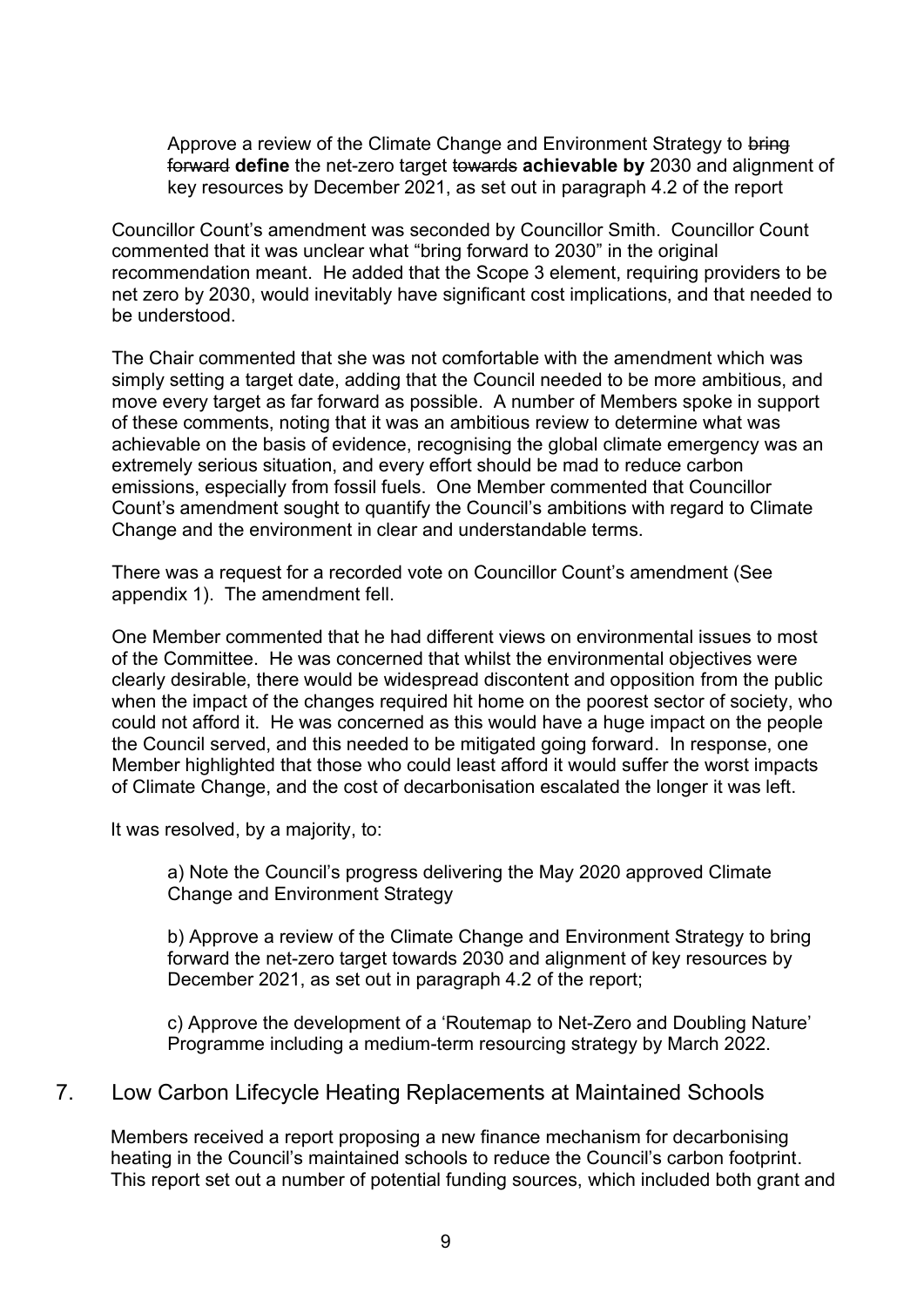loan finance. It also proposed ways to mitigate potential increases in energy bills resulting from the installation of Air Source Heat Pumps (ASHP), such as LED lighting and Solar PV Panels.

In addition to the proposed funding model, the Committee's views were sought on six schools where there was an urgent need for heating replacement. Failure to replace heating systems at those schools this summer could result in the failure of boilers and potentially temporary school closures, if the schools were without heating in the winter. Officers had just received notification that the Council may be eligible for between £100,000 and £200,000 from the Public Sector Decarbonisation Scheme toward those six schools. Unfortunately, the timelines for ASHPs at those schools would not be ready for the winter. The total cost for those six schools was £940,000 over and above the cost of boiler replacement. The remaining funding could be drawn down from the Council's Environment Fund, but the scheme costs would significantly exceed the carbon savings those projects would deliver.

Under this funding model approach, the decision to proceed with ASHPs would still remain with the school; an alternative approach might be to simply increase the capital contribution that the Council makes, so there was no loan element to funding. The challenge with this approach was that, unlike the investments in the Council's offices from the Environment Fund, the energy bill saving benefits would accrue to the schools rather than the Council.

It was noted that decarbonisation grants were oversubscribed very quickly, and a £30,000 development budget was sought to enable projects to be developed to a stage to allow grant applications to be submitted as soon as application windows open. There was also a proposal for a service for academy schools to buy support to help secure grant funding.

A Member asked where the remainder funding for the six urgent schools would come from, if the application for the £100,000 and £200,000 from the Public Sector Decarbonisation Scheme was unsuccessful. Officers advised that they had only just been advised of this unallocated funding, and if an application was submitted, it would be sufficient to cover one or two schools. The balance would need to come from £16M Environment Fund, which was effectively borrowing to deliver low carbon heating, EV charging points, etc. It was noted that there was currently around £10M unallocated in the Environment Fund. It was noted that *Maintained* schools were part of the Council's Carbon Footprint.

In response to a Member question, it was confirmed that ASHPs and Ground Source Heat Pumps (GSHPs) worked at higher efficiency in well insulated buildings, and that running costs were higher in poorly insulated buildings. Whilst ASHPs and GSHPs were energy saving, they could cost more to run because electricity was more expensive than gas. Combining ASHP/GSHP projects with LED lighting, solar PV, etc, could provide net savings over a longer period.

It was clarified that the £12.5M Environment Fund figures referred to in paragraph 2.6.4 was incorrect, it should read £13.5M, which was made up of £10M remaining Environment Fund, plus £3.5M Public Sector Decarbonisation Scheme. It was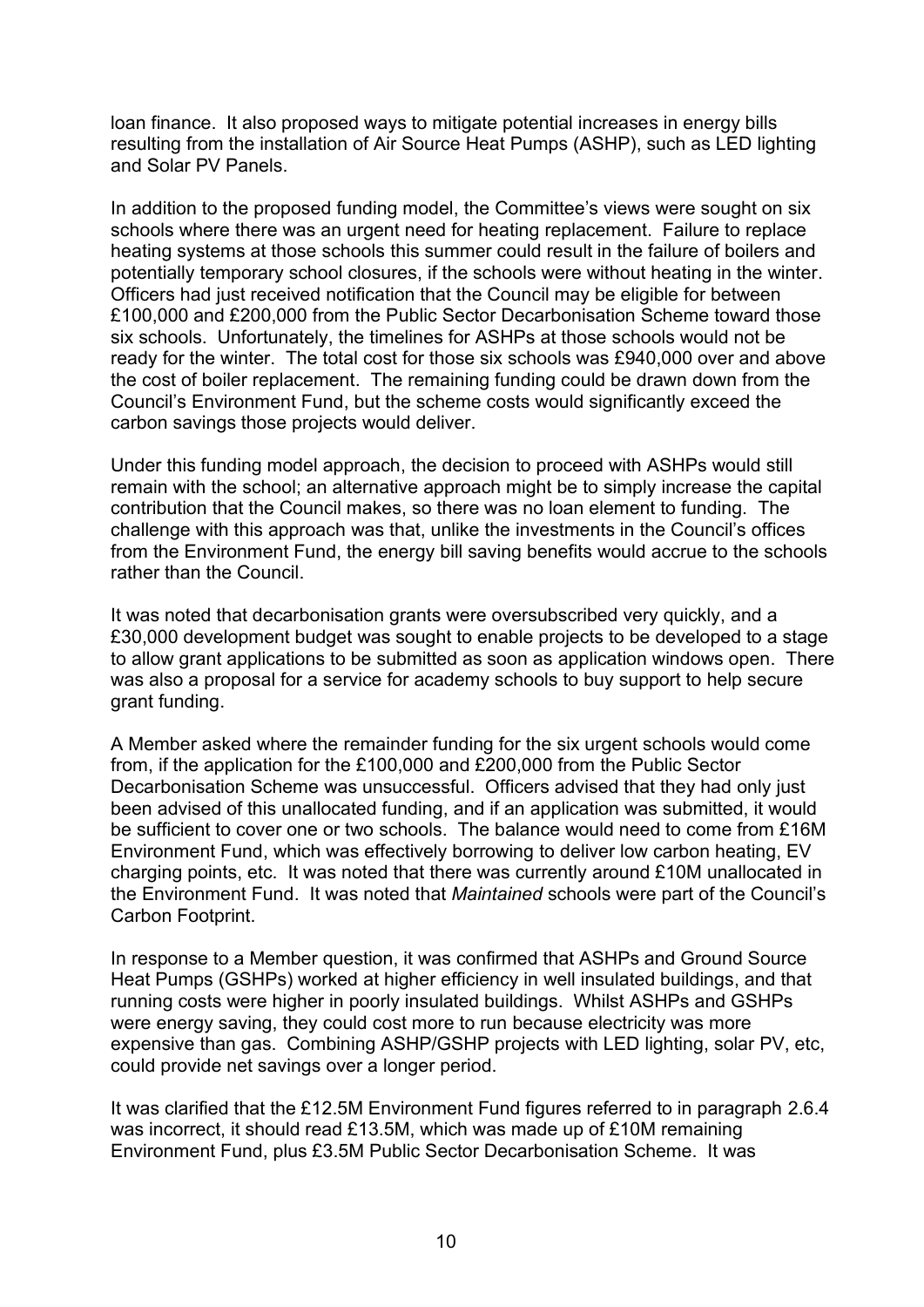confirmed that there was a pipeline for some of the £10M and an estimate could be provided. Action required.

In response to a Member question, it was confirmed that the six schools identified in the report, plus another eleven, would be delivered over the next three years.

It was confirmed that assumptions on gas prices were based on market estimates of long term gas prices.

A Member asked what would happen if a Maintained school, benefitting from energy investment, became an Academy. It was noted that the loan element would be novated to the academy trust, but there would still be a broader benefit in terms of the county's carbon footprint. On a related question on the investment in Academies, officers advised that the arrangement with academies was an operating lease arrangement, so capital and borrowing costs were covered, with the Council generating a small surplus on top which covers Climate Change & Energy Investment Unit staff costs.

One Member commented that the issue of insulation was critical, and whilst the Council was doing its best generate and have a robust grid that could supply the county's energy needs, more attention should be given to insulation, and in particular retrofitting insulation, when appropriate. A number of Members agreed with this point, suggesting that more should be done with regard to insulation for schools, highlighting a number of cases where the fabric of schools was very poor.

A Member commented that he was not comfortable with the idea that the proposed investment may lead to increased costs for schools, and he felt there needed to be greater mitigation e.g. through insulation. He also felt that there should be a more ambitious commitment to decarbonising the heating in more schools than currently planned.

It was resolved unanimously to:

a) a new funding model and investment criteria for projects involving decarbonisation of heating at maintained schools as set out in para 2.6.2; and

b) the facility to draw down £30k of development budget for such projects from the Environment Fund; and

c) offering a paid for service to academy schools to draft applications for grants for them to decarbonise their heating.

d) Learning and experience with this proposed approach is reported back to Committee in 12 months' time along with any recommendations for change.

#### 9. Finance Monitoring Report

The Committee received the Finance Monitoring report for the Place and Economy directorate.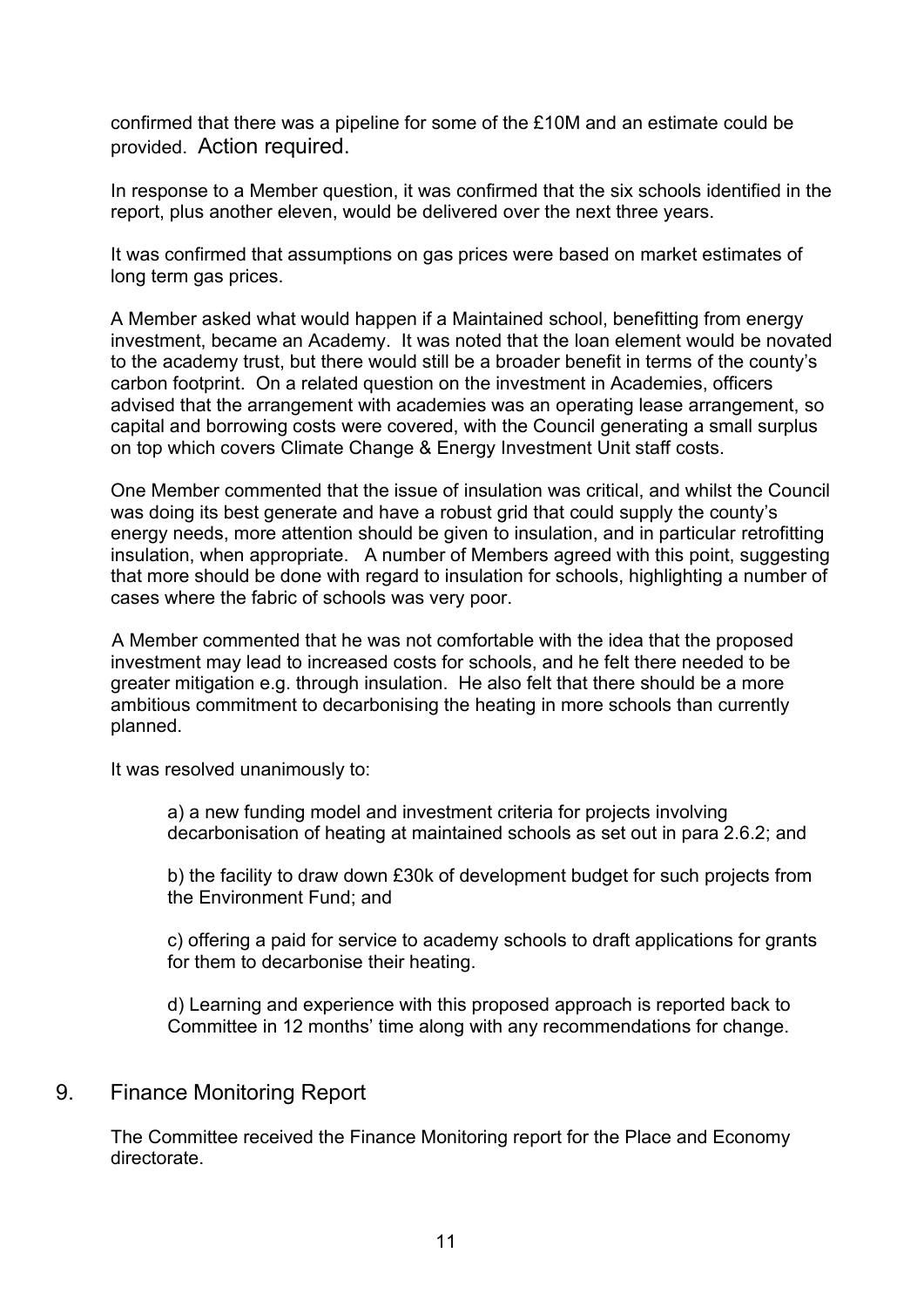The forecast showed a bottom-line revenue underspend of £162K, due to Street Lighting, as energy prices had increased by less than the budgeted uplift. However, services continued to experience significant pressures due to the Covid-19 pandemic.

The capital position identified the proposed updates to budgets (from that previously agreed as part of Business Planning) to reflect carry-forwards from the previous year, revised phasing and new funding. The changes on a scheme by scheme basis were detailed in the report, and Committee was requested to confirm support for these changes so they could be considered by the Strategy & Resources Committee for approval.

It was resolved unanimously to:

Note the Finance and Monitoring report and to confirm the updated Capital Budgets to be taken to Strategy & Resources Committee for approval

#### 10. Appointments to Outside Bodies and Internal Advisory Groups and Panels

The committee received a report detailing the Committee's Agenda and Training Plan as well as their Appointments to Outside Bodies and Working Groups.

With regard to the Anglian (North) Regional Flood & Coastal Committee, it was noted that Cambridgeshire County Council shared a seat with Peterborough City Council, with this seat rotating yearly. For 2020-21 Cambridgeshire held the seat, and therefore the voting rights for would be for Peterborough City Council in 2021-22. However, all Councillors were always welcomed and encouraged to attend the meetings as an observer in the years that they do not hold the voting right.

A number of proposed appointments were noted, and there were a number still to be confirmed. The latest appointments position is appended to these minutes (Appendix 2).

It was resolved unanimously to:

(i) review and agree the appointments to outside bodies as detailed in Appendix 2 to these minutes;

(ii) review and agree the appointments to Internal Advisory Groups and Panels, as detailed in Appendix 2 to these minutes;

(iii) delegate, on a permanent basis between meetings, the appointment of representatives to any vacancies on outside bodies, groups and panels, within the remit of the Environment & Green Investment Committee, to the Director, Place and Economy in consultation with the Chair, Environment & Green Investment Committee.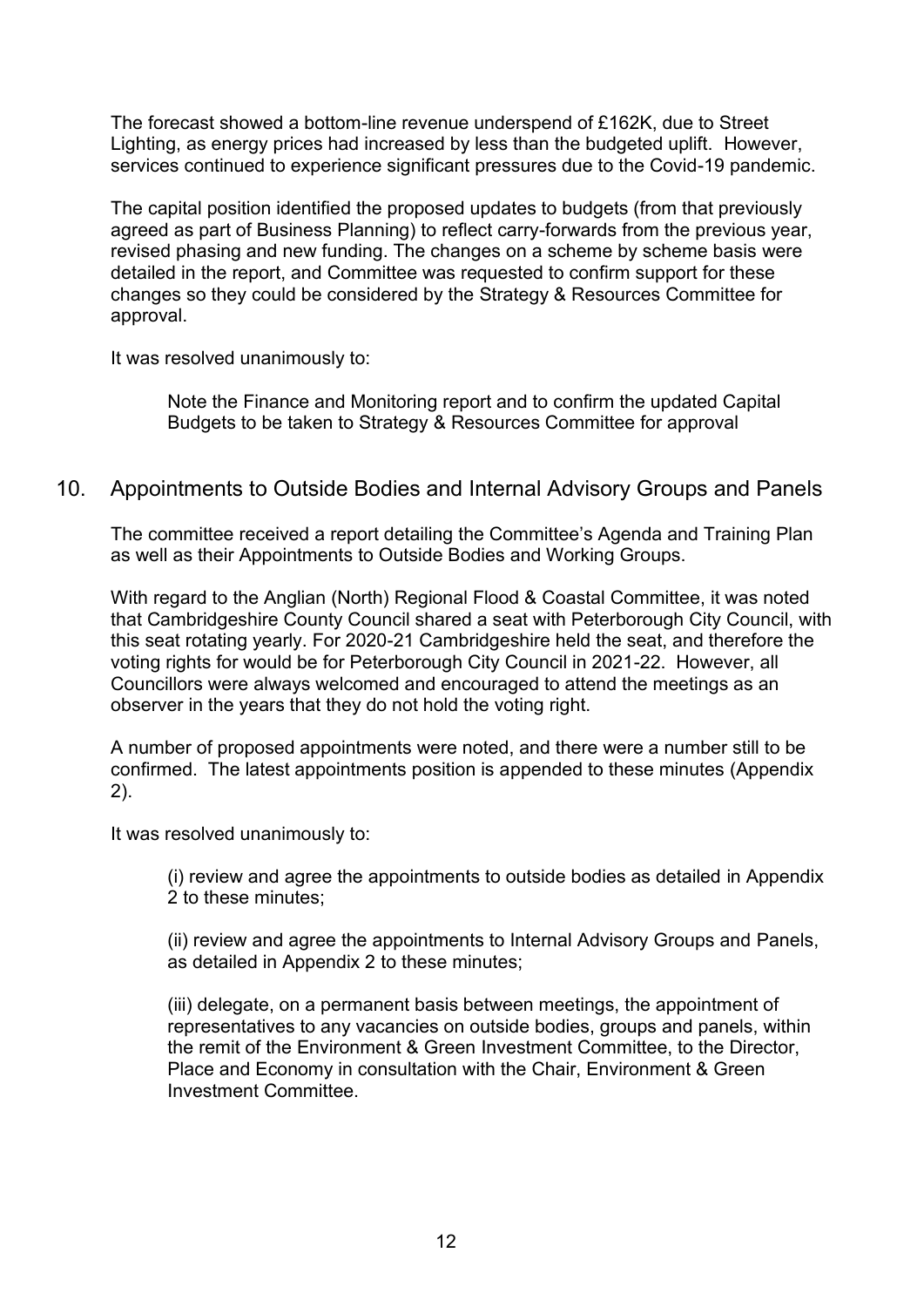## Appendix 1

## Recorded votes on amendments

|                  | Item $6-$          | Item $8-$                 |
|------------------|--------------------|---------------------------|
| Councillor       | Councillor Dupré's | <b>Councillor Count's</b> |
|                  | amendment          | amendment                 |
| A Bradnam        | For                | Against                   |
| S Corney         | Against            | For                       |
| <b>S Count</b>   | Against            | For                       |
| P Coutts         | For                | Against                   |
| L Dupré          | For                | Against                   |
| S Ferguson       | For                | Against                   |
| N Gay            | For                | Against                   |
| M Goldsack       | Against            | For                       |
| J Gowing         | Against            | For                       |
| R Hathorn        | For                | Against                   |
| J King           | Against            | For                       |
| <b>B</b> Milnes  | For                | Against                   |
| C Rae            | For                | Against                   |
| <b>M</b> Smith   | Against            | For                       |
| <b>S</b> Tierney | Against            | Abstain                   |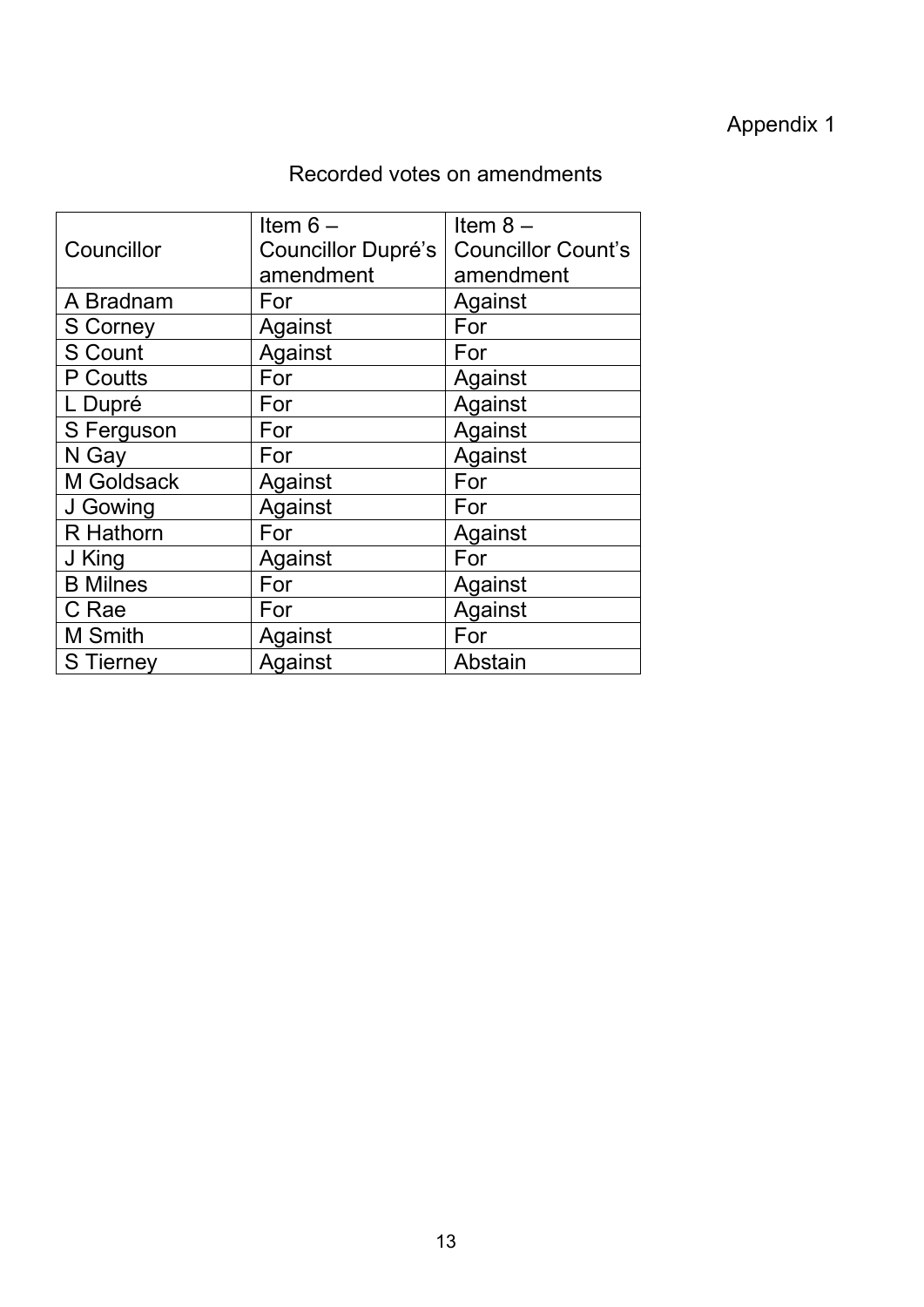## Appendix 2: Appointments to Outside bodies

| Name of Body                                                                                                                                                                                                                                                                                                                                                                                                                                                                       | <b>Meetings</b> | Number of   | <b>Appointments</b>                                                                  | <b>Contact details</b>                                                                                                                                             | Guidance                                |
|------------------------------------------------------------------------------------------------------------------------------------------------------------------------------------------------------------------------------------------------------------------------------------------------------------------------------------------------------------------------------------------------------------------------------------------------------------------------------------|-----------------|-------------|--------------------------------------------------------------------------------------|--------------------------------------------------------------------------------------------------------------------------------------------------------------------|-----------------------------------------|
|                                                                                                                                                                                                                                                                                                                                                                                                                                                                                    | per annum       | representa- | made at E&GI on                                                                      |                                                                                                                                                                    |                                         |
|                                                                                                                                                                                                                                                                                                                                                                                                                                                                                    |                 | tives       | 01/07/21                                                                             |                                                                                                                                                                    |                                         |
| Anglian (Northern) Regional<br><b>Flood and Coastal Committee</b><br>Cambridgeshire shares a seat on<br>this Committee with Peterborough<br><b>City Council and Rutland County</b><br>Council. There will be an update at<br>the Committee meeting whether<br>Cambridgeshire occupies this<br>shared seat for the year 2021-22,<br>or is an observer. The RFCC<br>however encourages all members<br>(whether they are able to vote or<br>not) to attend all Committee<br>meetings. | $4 - 5$         | 1           | <b>Councillor D Connor</b><br>(Con)                                                  | <b>RFCC Secretariat Programme Team</b><br><b>Ceres House</b><br>Searby Road<br>Lincoln<br>LN <sub>2</sub> 4DT<br>AnglianNorthernRFCC@environment-<br>agency.gov.uk |                                         |
| <b>Cambridge Airport</b><br><b>Consultative Committee</b><br>The purpose of the Consultative<br>Committee is to provide an<br>effective forum for discussion about<br>all matters concerning the<br>operation and development of<br>Cambridge Airport.                                                                                                                                                                                                                             | 3               | 1           | <b>Councillor N Gay</b><br>(Lab)                                                     | <b>Terry Holloway</b><br><b>Managing Director</b><br>The Cambridge Aero Club<br>The Airport<br><b>CAMBRIDGE</b><br>CB58RX<br>01223 373227<br>TH@Marcamb.co.uk      | <b>Other Public B</b><br>representative |
| Cambridgeshire and<br>Peterborough Flood & Water<br>Partnership<br>The partnership is required by<br>legislation - namely the Flood and<br>Water Management Act 2010.                                                                                                                                                                                                                                                                                                              | 4               |             | <b>Councillor L Dupré</b><br>(LD)<br>Observer-<br><b>Councillor G Wilson</b><br>(LD) | <b>Hilary Ellis/Quinton Carroll</b><br>Flood and Water Business Manager<br>07500 063286 / 07717 426713<br>Hilary.ellis@cambridgeshire.gov.uk                       | <b>Other Public B</b><br>representative |

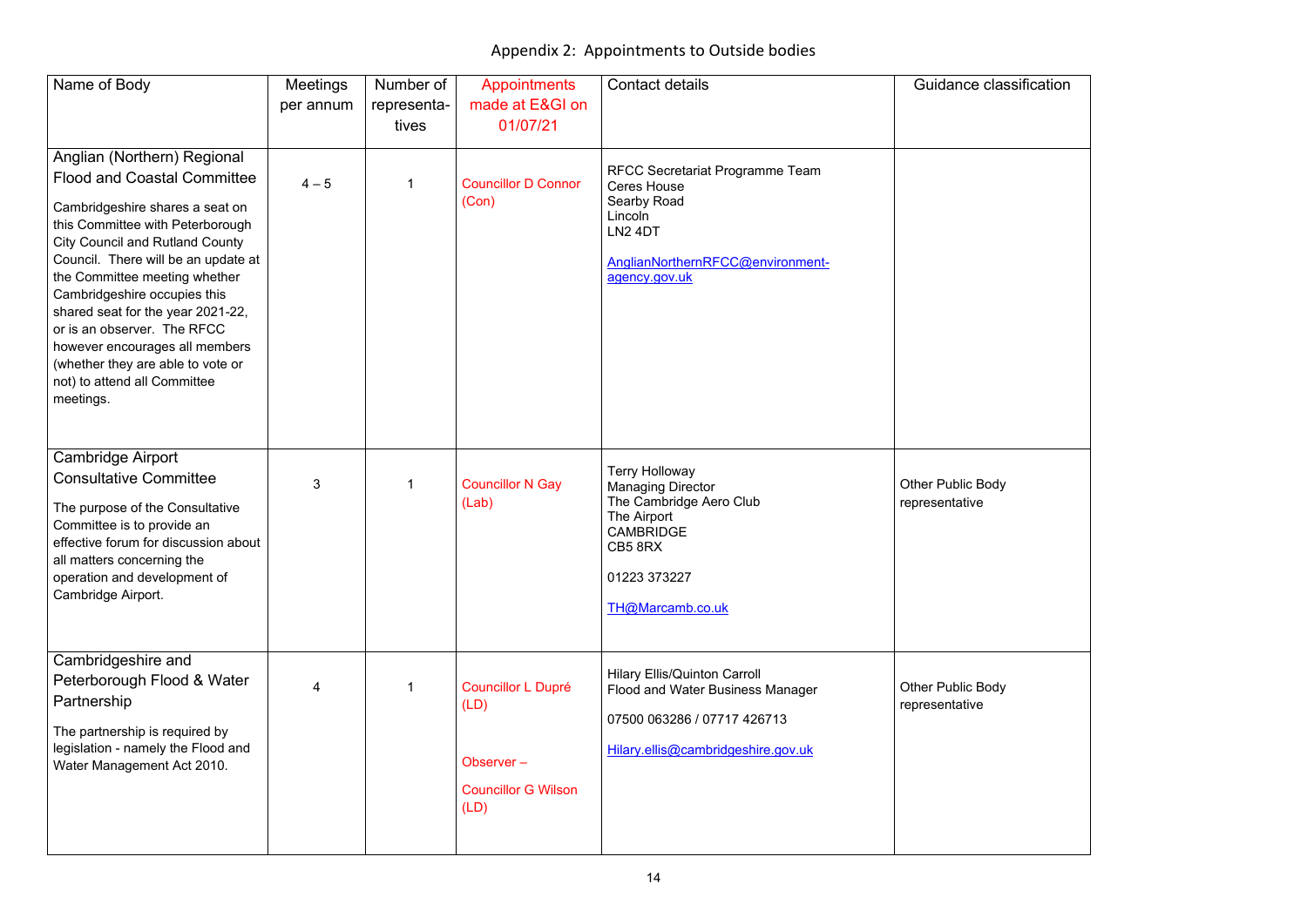| ody |  |  |
|-----|--|--|
| ody |  |  |
|     |  |  |
| ody |  |  |
|     |  |  |

| <b>Conservators of the River</b><br>Cam<br>The Conservators are the statutory<br>navigation authority for Cambridge<br>between the Mill Pond in Silver<br><b>Street to Bottisham Lock with</b><br>lesser responsibilities up-stream to<br>Byron's Pool. | $\overline{4}$ | [3 year<br>appointment,<br>from<br>01/01/20 to<br>31/12/22] | <b>Councillor A Bradnam</b><br>(LD)<br>$[Sub - tbc]$                                                       | Tom Larnach<br><b>River Manager</b><br><b>Conservators of the River Cam</b><br>Clayhithe Office, Waterbeach<br>Cambridge, CB25 9JB<br>01223 863785<br>river.manager@camconservators.org.uk | <b>Other Public Body</b><br>representative |
|---------------------------------------------------------------------------------------------------------------------------------------------------------------------------------------------------------------------------------------------------------|----------------|-------------------------------------------------------------|------------------------------------------------------------------------------------------------------------|--------------------------------------------------------------------------------------------------------------------------------------------------------------------------------------------|--------------------------------------------|
| <b>Great Fen Steering</b><br>Committee<br>Steering Group to oversee and<br>guide the development of the Great<br>Fen Project.                                                                                                                           | $6\phantom{1}$ | Observer<br><b>Status</b>                                   | <b>Councillor A Costello</b><br>$(Gen)$<br>tbc                                                             | <b>Kate Carver</b><br><b>Great Fen Project Manager</b><br>01954 713513<br>Kate.Carver@wildlifebcn.org                                                                                      | <b>Other Public Body</b><br>representative |
| <b>Greater Cambridge Local Plan</b><br>Inception and Joint Local<br><b>Planning Advisory Group</b><br>To facilitate a shared policy position<br>on the development of the new<br>Greater Cambridge Local Plan.                                          | <b>TBC</b>     | 1                                                           | <b>Councillor N Shailer</b><br>(Lab)<br><b>Substitute</b><br><b>Councillor L Harford</b><br>$(Gen)$<br>tbc | <b>Claire Tunnicliffe</b><br><b>Committee Manager</b><br>01223 457135<br>Claire.Tunnicliffe@cambridge.gov.uk                                                                               | <b>Other Public Body</b><br>representative |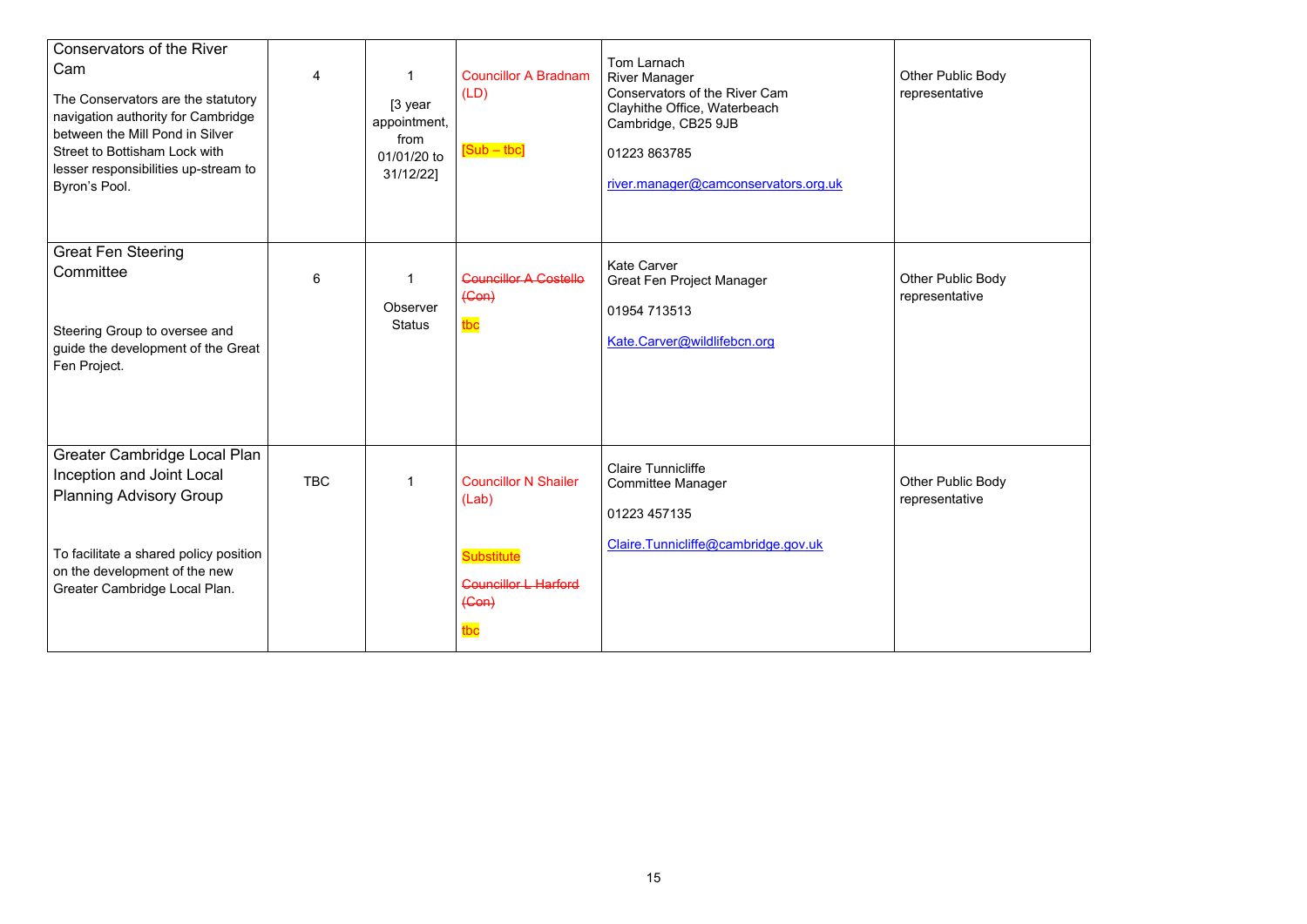| <b>Greensand Country</b><br>The Old School<br>Landscape Partnership<br><b>TBC</b><br><b>Councillor S</b><br><b>Southill Road</b><br>Kindersley (LD)<br>Cardington<br><b>BEDFORD</b><br><b>MK44 3SX</b><br>The Greensand Country<br>Landscape Partnership has been<br>01234 838774<br>formed by a range of partners in<br>the area to work with landowners<br>team@greensandcountry.com<br>and local communities and help<br>make Greensand Country a living<br>and working landscape that is<br>cherished by present and future<br>generations.<br>Growing Fenland - Project<br><b>Fenland District Council</b><br><b>Delivery</b><br><b>Councillor A Hay</b><br><b>TBC</b><br><b>Fenland Hall</b><br>$(Con)$<br><b>County Road</b><br><b>MARCH</b><br><b>Councillor J French</b><br><b>PE15 8NQ</b><br><b>Chatteris Stakeholder Group</b><br>(O <sub>on</sub> )<br>March Stakeholder Group<br><b>Councillor C Bode</b><br>$(Con)$<br><b>Whittlesey Stakeholder Group</b><br><b>Councillor S Tierney</b><br>Wisbech Stakeholder Group<br>$(Con)$<br><b>Sub: Councillor S King</b><br>$(Gen)$<br>A Cambridgeshire and<br><b>Peterborough Combined Authority</b><br>tbc<br>Funded Master Planning Group.<br><b>London Stansted Corridor</b><br>J McGill<br><b>Consortium Board</b><br><b>Councillor A Bulat</b><br>4<br>Director, London Stansted Cambridge<br>Consortium<br>(Lab)<br>020 84895282<br>A group of authorities and<br>organisations in a corridor from<br>John.McGill@haringey.gov.uk<br>London to Cambridge and<br>Peterborough who are lobbying for<br>improved infrastructure and<br>connectivity. |  |  |  |                                   |
|-------------------------------------------------------------------------------------------------------------------------------------------------------------------------------------------------------------------------------------------------------------------------------------------------------------------------------------------------------------------------------------------------------------------------------------------------------------------------------------------------------------------------------------------------------------------------------------------------------------------------------------------------------------------------------------------------------------------------------------------------------------------------------------------------------------------------------------------------------------------------------------------------------------------------------------------------------------------------------------------------------------------------------------------------------------------------------------------------------------------------------------------------------------------------------------------------------------------------------------------------------------------------------------------------------------------------------------------------------------------------------------------------------------------------------------------------------------------------------------------------------------------------------------------------------------------------------------------------------------------|--|--|--|-----------------------------------|
|                                                                                                                                                                                                                                                                                                                                                                                                                                                                                                                                                                                                                                                                                                                                                                                                                                                                                                                                                                                                                                                                                                                                                                                                                                                                                                                                                                                                                                                                                                                                                                                                                   |  |  |  | Other Public Bo<br>representative |
|                                                                                                                                                                                                                                                                                                                                                                                                                                                                                                                                                                                                                                                                                                                                                                                                                                                                                                                                                                                                                                                                                                                                                                                                                                                                                                                                                                                                                                                                                                                                                                                                                   |  |  |  | Other Public Bo<br>representative |
|                                                                                                                                                                                                                                                                                                                                                                                                                                                                                                                                                                                                                                                                                                                                                                                                                                                                                                                                                                                                                                                                                                                                                                                                                                                                                                                                                                                                                                                                                                                                                                                                                   |  |  |  |                                   |
|                                                                                                                                                                                                                                                                                                                                                                                                                                                                                                                                                                                                                                                                                                                                                                                                                                                                                                                                                                                                                                                                                                                                                                                                                                                                                                                                                                                                                                                                                                                                                                                                                   |  |  |  |                                   |
|                                                                                                                                                                                                                                                                                                                                                                                                                                                                                                                                                                                                                                                                                                                                                                                                                                                                                                                                                                                                                                                                                                                                                                                                                                                                                                                                                                                                                                                                                                                                                                                                                   |  |  |  |                                   |
|                                                                                                                                                                                                                                                                                                                                                                                                                                                                                                                                                                                                                                                                                                                                                                                                                                                                                                                                                                                                                                                                                                                                                                                                                                                                                                                                                                                                                                                                                                                                                                                                                   |  |  |  |                                   |
|                                                                                                                                                                                                                                                                                                                                                                                                                                                                                                                                                                                                                                                                                                                                                                                                                                                                                                                                                                                                                                                                                                                                                                                                                                                                                                                                                                                                                                                                                                                                                                                                                   |  |  |  |                                   |
|                                                                                                                                                                                                                                                                                                                                                                                                                                                                                                                                                                                                                                                                                                                                                                                                                                                                                                                                                                                                                                                                                                                                                                                                                                                                                                                                                                                                                                                                                                                                                                                                                   |  |  |  | Other Public Bo<br>representative |
|                                                                                                                                                                                                                                                                                                                                                                                                                                                                                                                                                                                                                                                                                                                                                                                                                                                                                                                                                                                                                                                                                                                                                                                                                                                                                                                                                                                                                                                                                                                                                                                                                   |  |  |  |                                   |

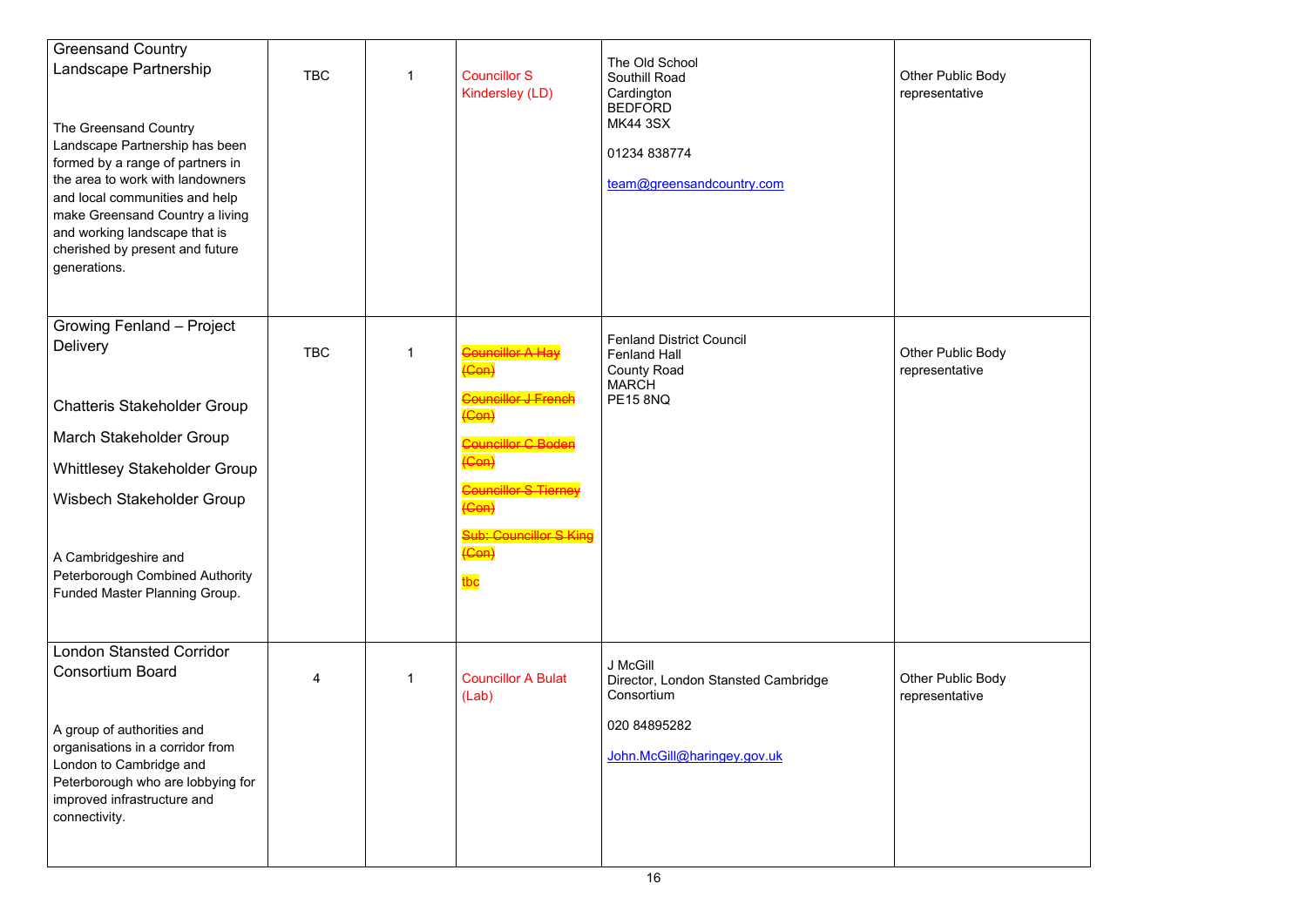| ody |  |  |
|-----|--|--|
|     |  |  |
|     |  |  |
| ody |  |  |
|     |  |  |
|     |  |  |
| ody |  |  |
|     |  |  |
|     |  |  |

| <b>Natural Cambridgeshire</b><br>Natural Cambridgeshire consists of<br>a broad range of local<br>organisations, businesses and<br>people whose aim is to bring about<br>improvements in their local natural<br>environment.                                                                                                         | 4 |   | <b>Councillor H Cox</b><br>Condron (Lab)                                                    | <b>Phil Clark</b><br><b>Community Green Spaces Manager</b><br>01223 715686<br>philip.clark@cambridgeshire.gov.uk            | <b>Other Public Body</b><br>representative |
|-------------------------------------------------------------------------------------------------------------------------------------------------------------------------------------------------------------------------------------------------------------------------------------------------------------------------------------|---|---|---------------------------------------------------------------------------------------------|-----------------------------------------------------------------------------------------------------------------------------|--------------------------------------------|
| <b>RECAP Board</b><br>RECAP (Recycling in<br>Cambridgeshire & Peterborough) is<br>a partnership of authorities across<br>Cambridgeshire & Peterborough<br>working together to provide<br>excellent waste and recycling<br>services to meet local needs. The<br><b>RECAP Board is the Member level</b><br>group of this partnership. | 4 |   | <b>Councillor R Hathorn</b><br>(LD)<br>Substitute - tbc                                     | <b>Neil Slopes</b><br>neil.slopes@huntingdonshire.gov.uk<br><b>Bryony Rothwell</b><br>Bryony.rothwell@cambridgeshire.gov.uk | <b>Other Public Body</b><br>representative |
| <b>St Neots Master Plan</b><br><b>Steering Group</b>                                                                                                                                                                                                                                                                                |   | 1 | <b>Councillor S Ferguson</b><br>(Ind)<br><b>Councillor S Taylor</b><br>$(Ind)$ – substitute | <b>Domenico Cirillo</b><br>domenico.cirillo@cambridgeshire.peterborough-   representative<br>ca.gov.uk                      | <b>Other Public Body</b>                   |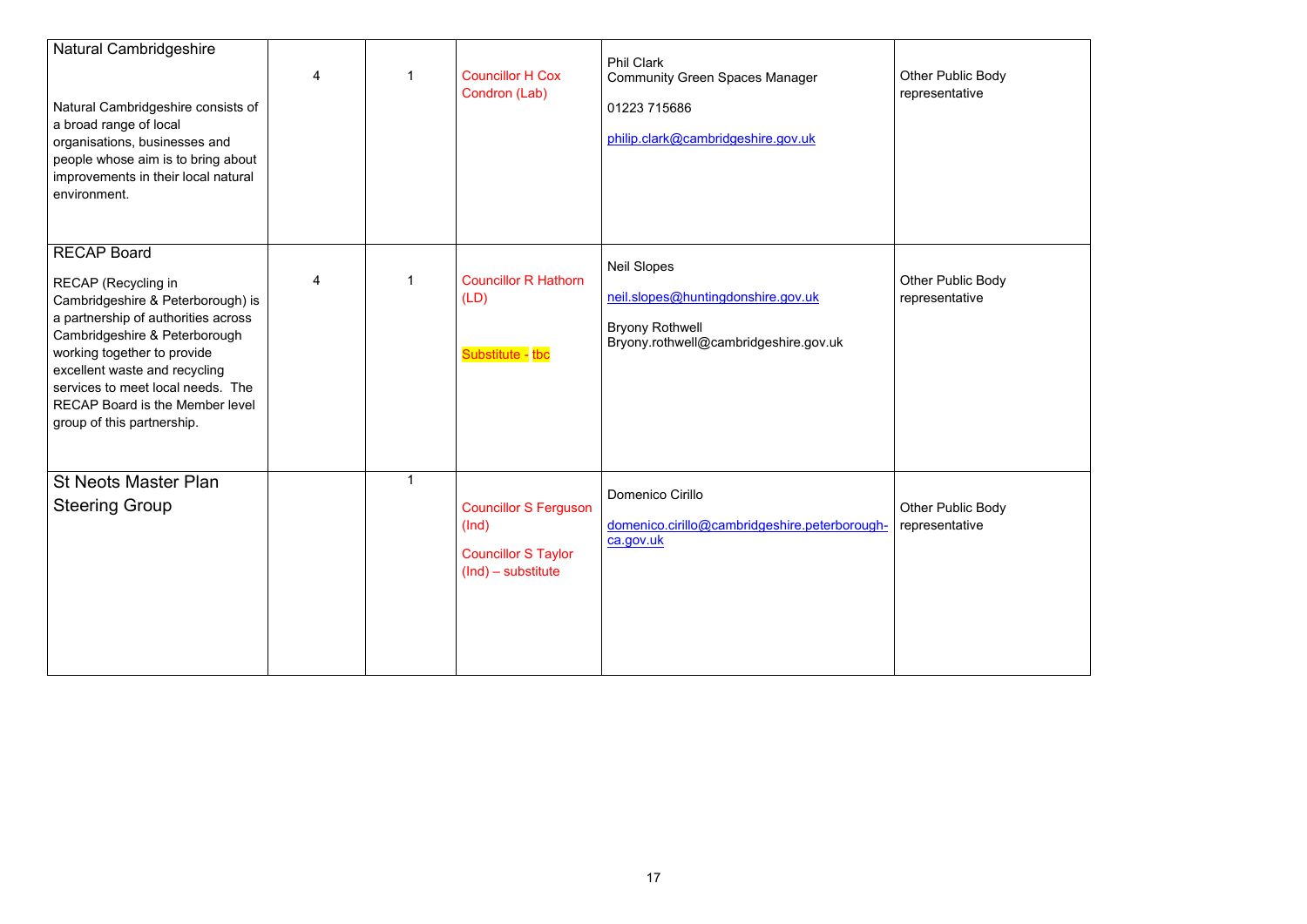| Anglian (Great Ouse)                                                                                                                                                                                                                                                                                                                                                                                                                                                                                                                                                                     |                                               |   |                                                                                                                                                                                                                                                         |                                                                                                              |                                   |
|------------------------------------------------------------------------------------------------------------------------------------------------------------------------------------------------------------------------------------------------------------------------------------------------------------------------------------------------------------------------------------------------------------------------------------------------------------------------------------------------------------------------------------------------------------------------------------------|-----------------------------------------------|---|---------------------------------------------------------------------------------------------------------------------------------------------------------------------------------------------------------------------------------------------------------|--------------------------------------------------------------------------------------------------------------|-----------------------------------|
| <b>Regional Flood Coastal</b>                                                                                                                                                                                                                                                                                                                                                                                                                                                                                                                                                            |                                               |   |                                                                                                                                                                                                                                                         | Nigel Wood,                                                                                                  |                                   |
| Committee                                                                                                                                                                                                                                                                                                                                                                                                                                                                                                                                                                                | $\overline{2}$                                | 3 | <b>Councillor L Dupré</b>                                                                                                                                                                                                                               |                                                                                                              | <b>Other Public B</b>             |
| The Regional Flood and Coastal<br>Committee is a body through which<br>the Environment Agency carries out<br>its work on flood risk management<br>and is responsible for:<br>maintaining or improving any<br>watercourses which are<br>designated as main rivers;<br>maintaining or improving any<br>tidal defences;<br>installing and operating flood<br>$\bullet$<br>warning systems;<br>controlling actions by riparian<br>$\bullet$<br>owners and occupiers which<br>might interfere with the free flow<br>of watercourses;<br>supervising Internal Drainage<br>$\bullet$<br>Boards. |                                               |   | (LD)<br><b>Councillor G Wilson</b><br>(LD)<br><b>Councillor S Ferguson</b><br>(Ind)<br><b>Substitutes:</b><br><b>Councillor D Amb</b><br>Smith (Con)<br><b>Councillor L Harford</b><br>$(Con)$<br><b>Councillor M Goldsac</b><br>$(Gen)$<br><b>T</b> bc | Nigel.Wood1@environment-agency.gov.uk                                                                        | representative                    |
| <b>Future Parks Accelerator</b><br><b>Member Reference Group</b>                                                                                                                                                                                                                                                                                                                                                                                                                                                                                                                         | $4 - 6$<br>(N.B. Project<br>ends March<br>22) | 1 | <b>Councillor S Ferguson</b><br>(Ind)                                                                                                                                                                                                                   | Rob Pearce / Quinton Carroll<br>Robert.pearce@cambridgeshire.gov.uk<br>Quinton.carroll@cambridgeshire.gov.uk | Other public bo<br>representative |

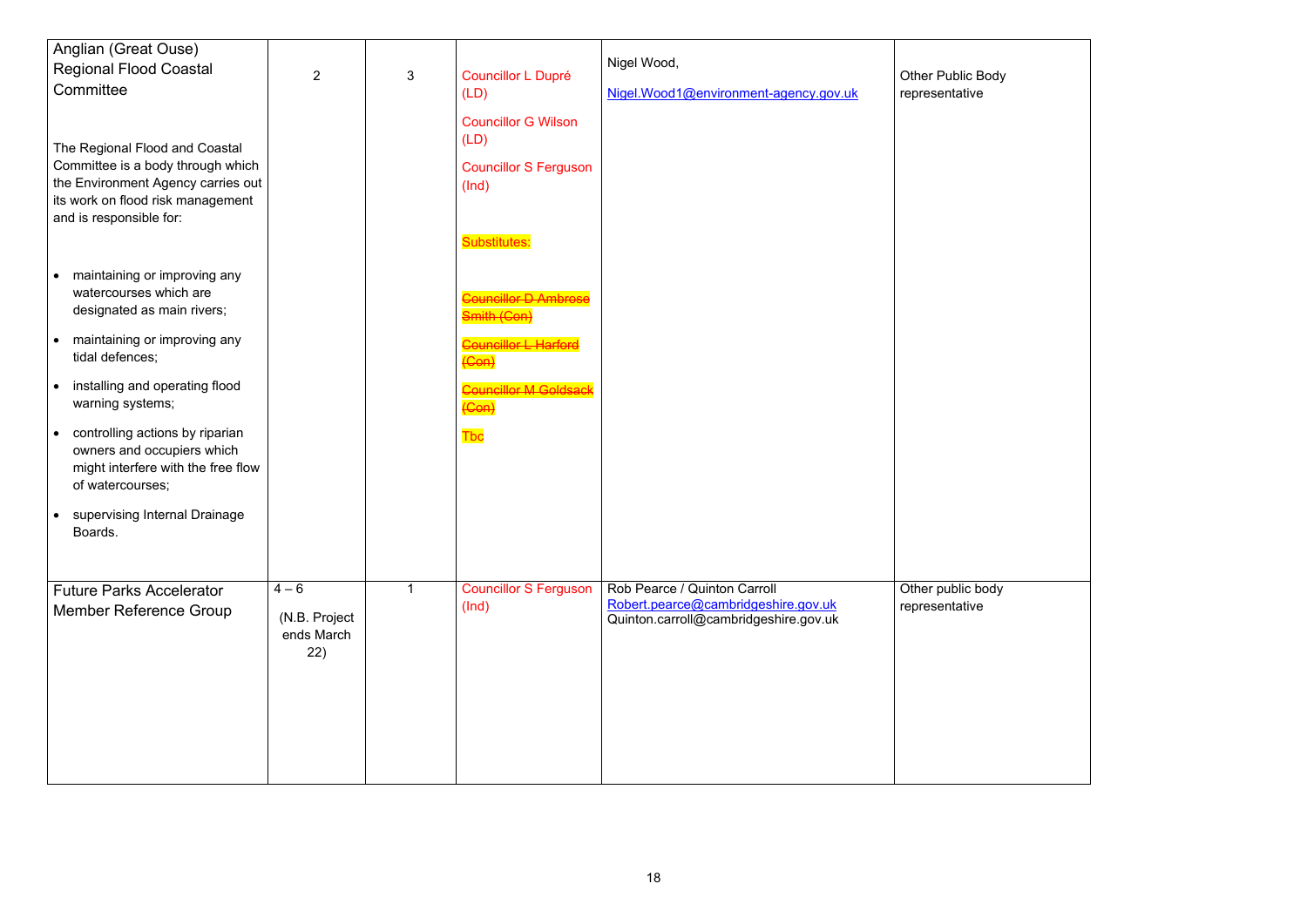

| Name of Body             | Meetings per   | No of           | Representative(s) | <b>Contact Details</b>              | <b>Guidance Classification</b>   |
|--------------------------|----------------|-----------------|-------------------|-------------------------------------|----------------------------------|
|                          | Annum          | representatives |                   |                                     |                                  |
|                          |                |                 |                   |                                     |                                  |
| <b>Barrington Quarry</b> |                |                 |                   |                                     |                                  |
| Site Liaison             | $\overline{2}$ |                 | Local Member(s):  | lan Southcott                       | Other Public Body representative |
| Committee                |                |                 | Gamlingay         |                                     |                                  |
| The Committee will       |                |                 |                   | <b>UK Community Affairs Manager</b> |                                  |
| provide a forum for      |                |                 | S Kindersley (LD) |                                     |                                  |
| local                    |                |                 |                   | Cemex                               |                                  |
| representatives to       |                |                 |                   |                                     |                                  |
| discuss with staff       |                |                 |                   |                                     |                                  |
| from the operator of     |                |                 |                   | 01788 517323                        |                                  |
| the former               |                |                 |                   |                                     |                                  |
| <b>Barrington Quarry</b> |                |                 |                   |                                     |                                  |
| and Barrington Light     |                |                 |                   | lan.southcott@cemex.com             |                                  |
| Railway site matters     |                |                 |                   |                                     |                                  |
| and any direct           |                |                 |                   |                                     |                                  |
| impact of site and       |                |                 |                   |                                     |                                  |
| railway operations       |                |                 |                   |                                     |                                  |
| beyond its               |                |                 |                   |                                     |                                  |
| boundary. Members        |                |                 |                   |                                     |                                  |
| will be informed of      |                |                 |                   |                                     |                                  |
| site progress and        |                |                 |                   |                                     |                                  |
| rail operations and      |                |                 |                   |                                     |                                  |
| any other matters of     |                |                 |                   |                                     |                                  |
| relevance affecting      |                |                 |                   |                                     |                                  |
| the site or railway. It  |                |                 |                   |                                     |                                  |
| will provide a means     |                |                 |                   |                                     |                                  |
| whereby, in addition     |                |                 |                   |                                     |                                  |
| to day-to-day            |                |                 |                   |                                     |                                  |
| provisions made          |                |                 |                   |                                     |                                  |
| available by the         |                |                 |                   |                                     |                                  |
| operator,                |                |                 |                   |                                     |                                  |
| information and          |                |                 |                   |                                     |                                  |
| concerns or              |                |                 |                   |                                     |                                  |
| complaints about         |                |                 |                   |                                     |                                  |
| site or rail             |                |                 |                   |                                     |                                  |
| operations can be        |                |                 |                   |                                     |                                  |
| aired and                |                |                 |                   |                                     |                                  |
| appropriate              |                |                 |                   |                                     |                                  |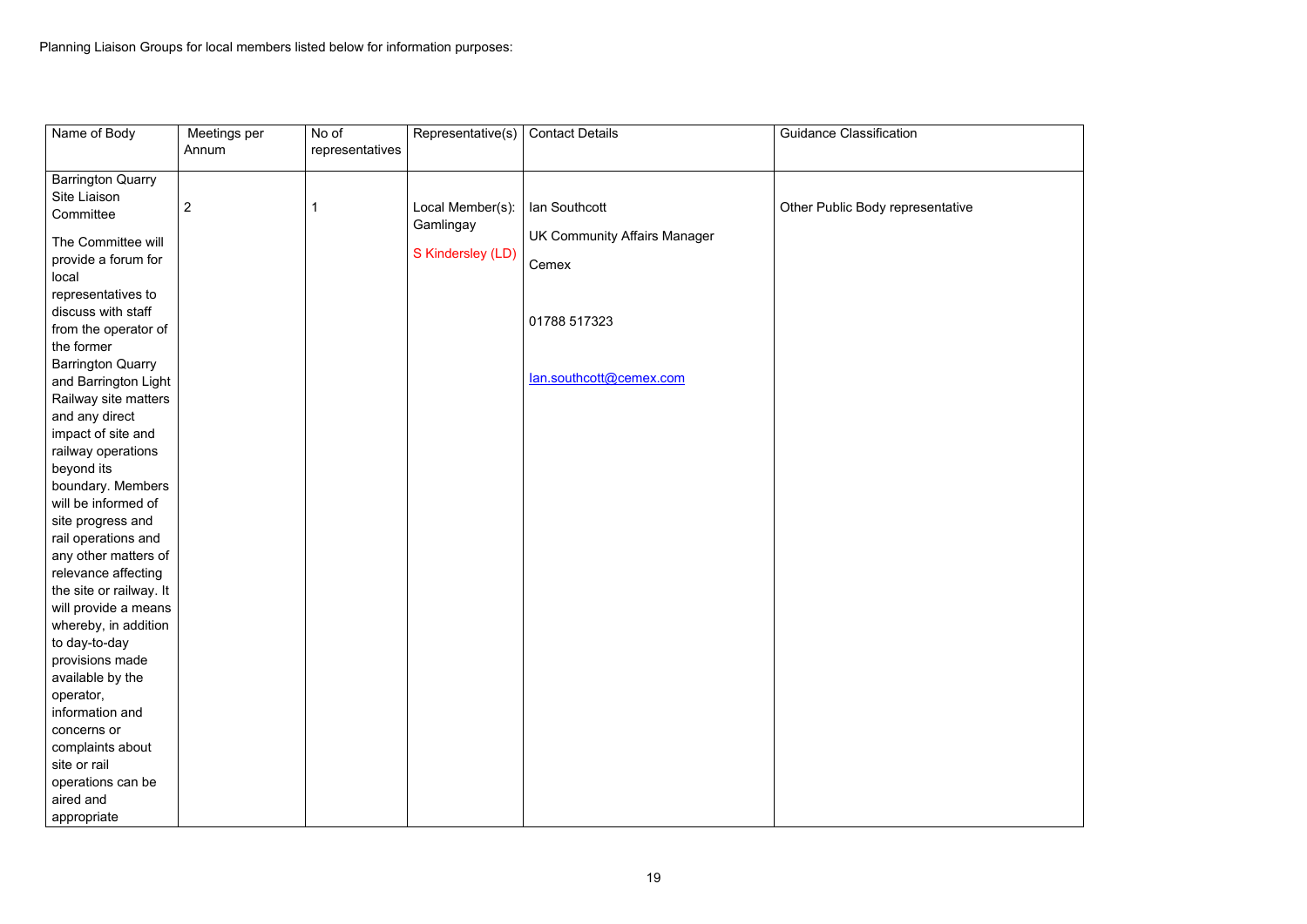

| resolutions                |                |   |                          |                               |                                  |
|----------------------------|----------------|---|--------------------------|-------------------------------|----------------------------------|
| discussed.                 |                |   |                          |                               |                                  |
|                            |                |   |                          |                               |                                  |
|                            |                |   |                          |                               |                                  |
|                            |                |   |                          |                               |                                  |
|                            |                |   |                          |                               |                                  |
|                            |                |   |                          |                               |                                  |
|                            |                |   |                          |                               |                                  |
|                            |                |   |                          |                               |                                  |
| Cambridgeshire             |                |   |                          |                               |                                  |
| <b>Consultative Group</b>  |                |   |                          |                               |                                  |
| for the Fletton            | $\overline{2}$ |   | Local Member(s):         | Diane Munday                  | Other Public Body representative |
| <b>Brickworks Industry</b> |                |   | <b>Whittlesey North;</b> | Secretary, Forterra           |                                  |
| (Whittlesey)               |                |   | <b>Whittlesey South</b>  |                               |                                  |
|                            |                |   |                          |                               |                                  |
|                            |                |   | 1 Member tbc             |                               |                                  |
|                            |                |   |                          | 01733 359148                  |                                  |
| The aim of this            |                |   |                          |                               |                                  |
| group is to develop        |                |   |                          |                               |                                  |
| and maintain lines         |                |   |                          | Diane.munday@forterra.co.uk   |                                  |
| of communication           |                |   |                          |                               |                                  |
| between the site           |                |   |                          |                               |                                  |
| operator, the County       |                |   |                          |                               |                                  |
| Council & other            |                |   |                          |                               |                                  |
| regulatory bodies          |                |   |                          |                               |                                  |
| and the local              |                |   |                          |                               |                                  |
| community in order         |                |   |                          |                               |                                  |
| that matters of            |                |   |                          |                               |                                  |
| concern can be             |                |   |                          |                               |                                  |
| resolved in a timely       |                |   |                          |                               |                                  |
| and non-                   |                |   |                          |                               |                                  |
| confrontational            |                |   |                          |                               |                                  |
|                            |                |   |                          |                               |                                  |
| manner.                    |                |   |                          |                               |                                  |
| Needingworth               |                |   |                          |                               |                                  |
| <b>Quarry Liaison</b>      |                |   |                          |                               |                                  |
| Group                      | $\overline{2}$ | 4 | Local Member(s):         | <b>Hilton Law</b>             | Other Public Body representative |
|                            |                |   |                          |                               |                                  |
|                            |                |   | Cottenham &              | Unit Manager - Cambridgeshire |                                  |
|                            |                |   | Willingham;              | Hanson Aggregates             |                                  |
| The aim of this            |                |   | Somersham &              |                               |                                  |
| group is to develop        |                |   | Earith;                  |                               |                                  |
| and maintain lines         |                |   | Longstanton,             |                               |                                  |
| of communication           |                |   | Northstowe &             | hilton.law@hanson.com         |                                  |
| between the site           |                |   | Over; St Ives            |                               |                                  |
| operator, the County       |                |   | South &                  |                               |                                  |
| Council & other            |                |   | Needingworth             | Direct dial - 01487 849026    |                                  |
| regulatory bodies          |                |   |                          |                               |                                  |
| and the local              |                |   |                          | 07773 313194                  |                                  |
| community in order         |                |   |                          |                               |                                  |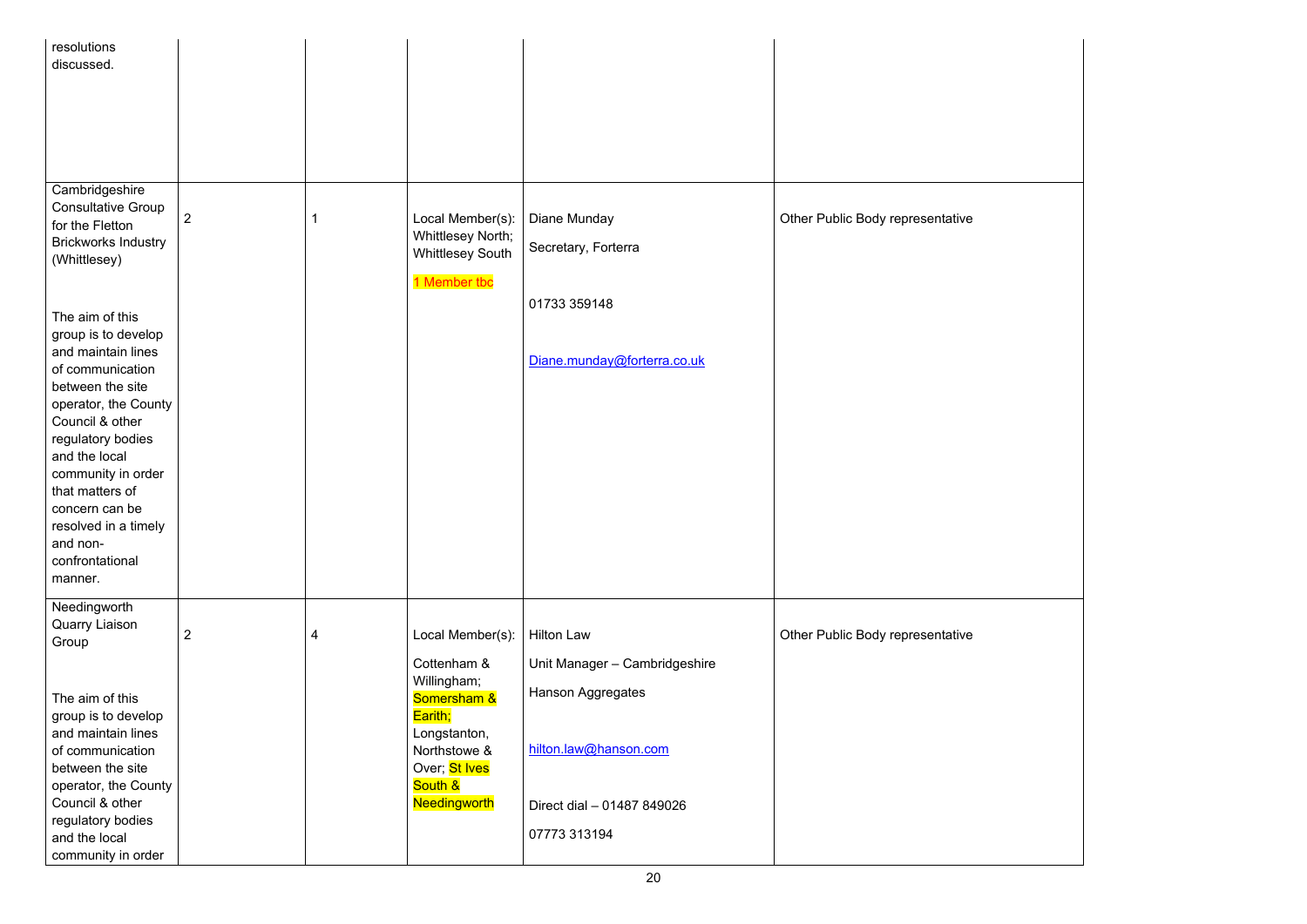

| that matters of<br>concern can be<br>resolved in a timely<br>and non-<br>confrontational<br>manner.                                                                                                                                                                               |          |                | N Gough (LD); F<br>Thompson (LD);<br>$+2$ tbc                |                                                                                                                                                  |                                  |
|-----------------------------------------------------------------------------------------------------------------------------------------------------------------------------------------------------------------------------------------------------------------------------------|----------|----------------|--------------------------------------------------------------|--------------------------------------------------------------------------------------------------------------------------------------------------|----------------------------------|
| <b>Warboys Landfill</b><br>Site Local Liaison<br>Forum<br>The aim of this<br>group is to monitor<br>progress of the<br>development and<br>the subsequent<br>restoration of the<br>land and provide a<br>means to consider<br>matters of local<br>concern relating to<br>the site. | 1        | 1              | Local Member(s):<br>Warboys & the<br><b>Stukeleys</b><br>tbc | <b>Mark Farren</b><br>Managing Director, Woodford Waste<br><b>Management Services Ltd</b><br>01487 824240<br>Mark.Farren@woodfordrecycling.co.uk | Other Public Body representative |
| <b>Warboys Site</b><br><b>Liaison Committee</b><br>[Heat and power<br>plant comprising<br>biomass energy<br>from waste facility<br>and treatment of<br>waste water by<br>evaporation]                                                                                             | 4 then 1 | $\overline{1}$ | Local Member(s):<br>Warboys & the<br><b>Stukeleys</b><br>tbc | Mark Farren<br>Managing Director, Woodford Waste<br><b>Management Services Ltd</b><br>01487 824240<br>Mark.Farren@woodfordrecycling.co.uk        | Other Public Body representative |
| The Committee will<br>provide a forum for<br>local<br>representatives to<br>discuss site matters<br>and be informed of<br>site progress. It will<br>provide a means<br>whereby information<br>and<br>concerns/complaints<br>about the site can<br>be aired with                   |          |                |                                                              |                                                                                                                                                  |                                  |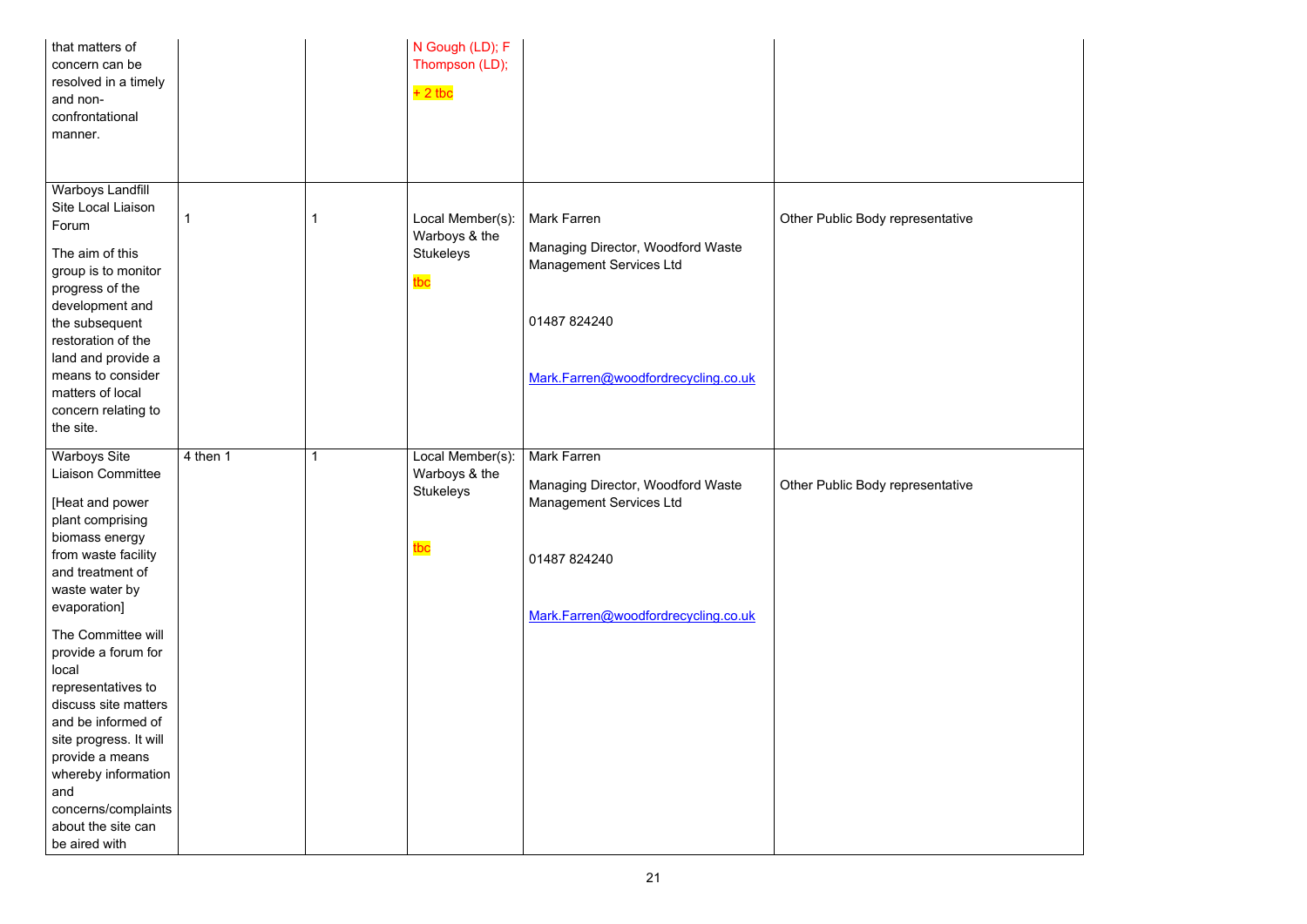

| appropriate<br>solutions discussed.                                                                                                                                                                                                                                                                                                                                           |         |                                                                          |                                                                                                                                                                   |                                  |
|-------------------------------------------------------------------------------------------------------------------------------------------------------------------------------------------------------------------------------------------------------------------------------------------------------------------------------------------------------------------------------|---------|--------------------------------------------------------------------------|-------------------------------------------------------------------------------------------------------------------------------------------------------------------|----------------------------------|
| <b>Milton Landfill</b><br><b>Liaison Group</b><br>(FCC)<br>The aim of this<br>group is to develop<br>and maintain lines<br>of communication<br>between the site<br>operator, the County<br>Council & other<br>regulatory bodies<br>and the local<br>community in order<br>that matters of<br>concern can be<br>resolved in a timely<br>and non-<br>confrontational<br>manner. | $1 - 2$ | Local Member(s):<br><b>Cllr A Bradnam</b>                                | <b>Roisin Bennett</b><br>Site Business Manager; Milton Landfill<br>Site, East Anglian Closed Sites<br>Mobile: 07827 231024<br>Roisin.Bennett@fccenvironment.co.uk | Other Public Body representative |
| <b>Dimmocks Cote</b><br>Liaison Group<br>The aim of this<br>group is to develop<br>and maintain lines<br>of communication<br>between the site<br>operator, the County<br>Council & other<br>regulatory bodies<br>and the local<br>community in order<br>that matters of<br>concern can be<br>resolved in a timely<br>and non-                                                 | $1 - 2$ | Local Member(s):<br>Soham South &<br>Haddenham<br><b>Cllr D Schumann</b> | Kevin Hicks kevin.hicks@lkab.com<br><b>Quarry Operations Manager</b><br>01353 720726                                                                              | Other Public Body representative |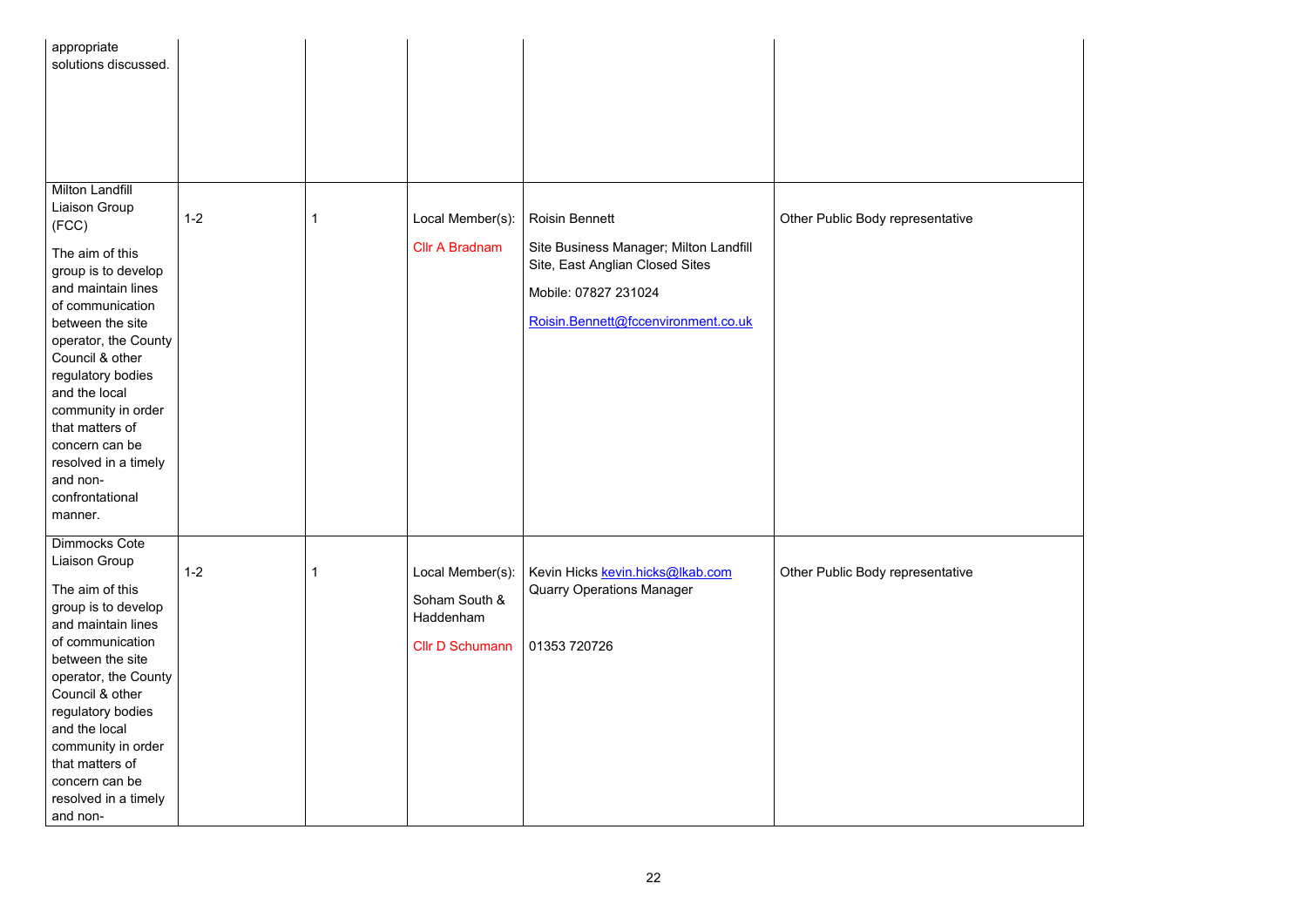

| confrontational                       |                |                |                                         |                                |                                  |
|---------------------------------------|----------------|----------------|-----------------------------------------|--------------------------------|----------------------------------|
| manner.                               |                |                |                                         |                                |                                  |
|                                       |                |                |                                         |                                |                                  |
|                                       |                |                |                                         |                                |                                  |
|                                       |                |                |                                         |                                |                                  |
|                                       |                |                |                                         |                                |                                  |
|                                       |                |                |                                         |                                |                                  |
| Waterbeach Waste                      |                |                |                                         |                                |                                  |
| <b>Management Park</b>                |                |                |                                         |                                |                                  |
| Liaison Group                         | $\overline{2}$ |                | Local Member(s)                         | <b>Amey Liaison Group</b>      | Other Public Body representative |
|                                       |                |                | <b>Cllr A Bradnam</b>                   | WasteEnquiries                 |                                  |
|                                       |                |                | (LD)                                    | AmeyCespa.Enquiries@amey.co.uk |                                  |
| The aim of this                       |                |                |                                         |                                |                                  |
| group is to develop                   |                |                |                                         |                                |                                  |
| and maintain lines                    |                |                |                                         |                                |                                  |
| of communication                      |                |                |                                         |                                |                                  |
| between the site                      |                |                |                                         |                                |                                  |
| operator, the County                  |                |                |                                         |                                |                                  |
| Council & other                       |                |                |                                         |                                |                                  |
| regulatory bodies                     |                |                |                                         |                                |                                  |
| and the local                         |                |                |                                         |                                |                                  |
| community in order<br>that matters of |                |                |                                         |                                |                                  |
| concern can be                        |                |                |                                         |                                |                                  |
| resolved in a timely                  |                |                |                                         |                                |                                  |
| and non-                              |                |                |                                         |                                |                                  |
| confrontational                       |                |                |                                         |                                |                                  |
| manner.                               |                |                |                                         |                                |                                  |
|                                       |                |                |                                         |                                |                                  |
| Mitchell Hill Liaison                 |                |                |                                         |                                |                                  |
| Group                                 | $\overline{2}$ | $\overline{2}$ | Local Member(s)                         | Mick George Limited (formerly  | Other Public Body representative |
| The aim of this                       |                |                |                                         | Frimstone)                     |                                  |
| group is to develop                   |                |                | Cllr N Gough &<br><b>Cllr A Bradnam</b> |                                |                                  |
| and maintain lines                    |                |                |                                         | Mr John Gough                  |                                  |
| of communication                      |                |                |                                         | <b>MG Planning</b>             |                                  |
| between the site                      |                |                |                                         | planning@mickgeorge.co.uk      |                                  |
| operator, the County                  |                |                |                                         |                                |                                  |
| Council & other                       |                |                |                                         |                                |                                  |
| regulatory bodies<br>and the local    |                |                |                                         |                                |                                  |
| community in order                    |                |                |                                         |                                |                                  |
| that matters of                       |                |                |                                         |                                |                                  |
| concern can be                        |                |                |                                         |                                |                                  |
| resolved in a timely                  |                |                |                                         |                                |                                  |
| and non-                              |                |                |                                         |                                |                                  |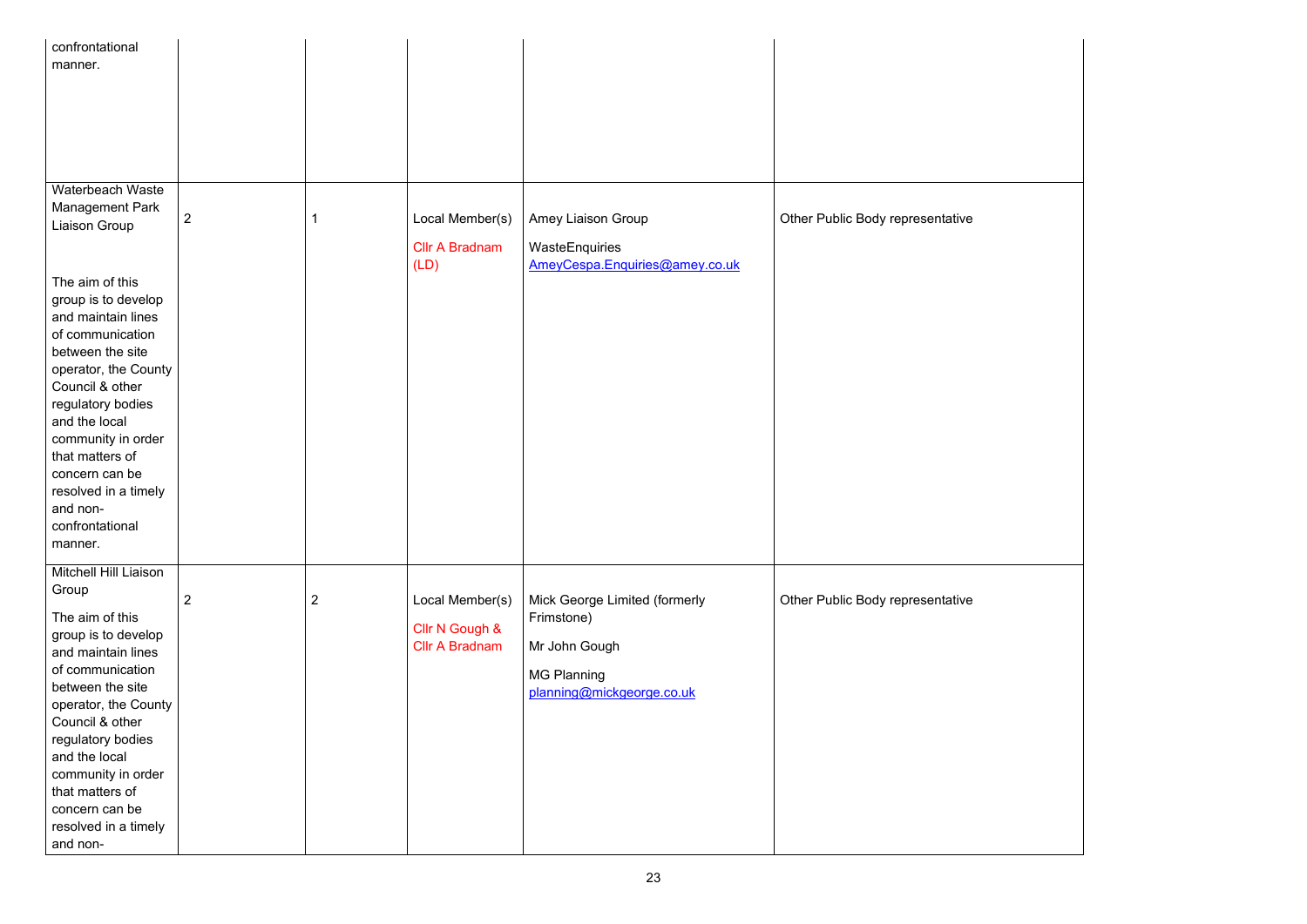

| confrontational<br>manner.                                                                                                                                                                                                                                                     |                |                |                                                                 |                                                                                                                  |                                  |
|--------------------------------------------------------------------------------------------------------------------------------------------------------------------------------------------------------------------------------------------------------------------------------|----------------|----------------|-----------------------------------------------------------------|------------------------------------------------------------------------------------------------------------------|----------------------------------|
| Envar Liaison<br>Committee<br>The aim of this<br>group is to develop<br>and maintain lines<br>of communication<br>between the site<br>operator, the County<br>Council & other<br>regulatory bodies<br>and the local<br>community in order<br>that matters of<br>concern can be | 2              | 1              | Local Member(s):<br>Somersham &<br>Earith<br>tbc                | Donna Haysom<br>Office Manager, Envar Composting Ltd,<br>(Cambridge)<br>donna.haysom@envar.co.uk<br>01487 849840 | Other Public Body representative |
| resolved in a timely<br>and non-<br>confrontational<br>manner.<br>Little Paxton Quarry<br>Liaison Group<br>The aim of this                                                                                                                                                     | $\overline{2}$ | $\overline{2}$ | Local Member(s):<br><b>St Neots Priory</b>                      | Aggregate Industries<br>Kirsten Hannaford-Hill                                                                   | Other Public Body representative |
| group is to monitor<br>progress of the<br>development and<br>provide a local<br>forum to consider<br>matters of local<br>concern relating to<br>the winning and<br>working of minerals<br>and restoration and<br>afteruse.                                                     |                |                | Park & Little<br>Paxton;<br>Brampton &<br><b>Buckden</b><br>tbc | Kirsten.Hannaford-Hill@aggregate.com                                                                             |                                  |